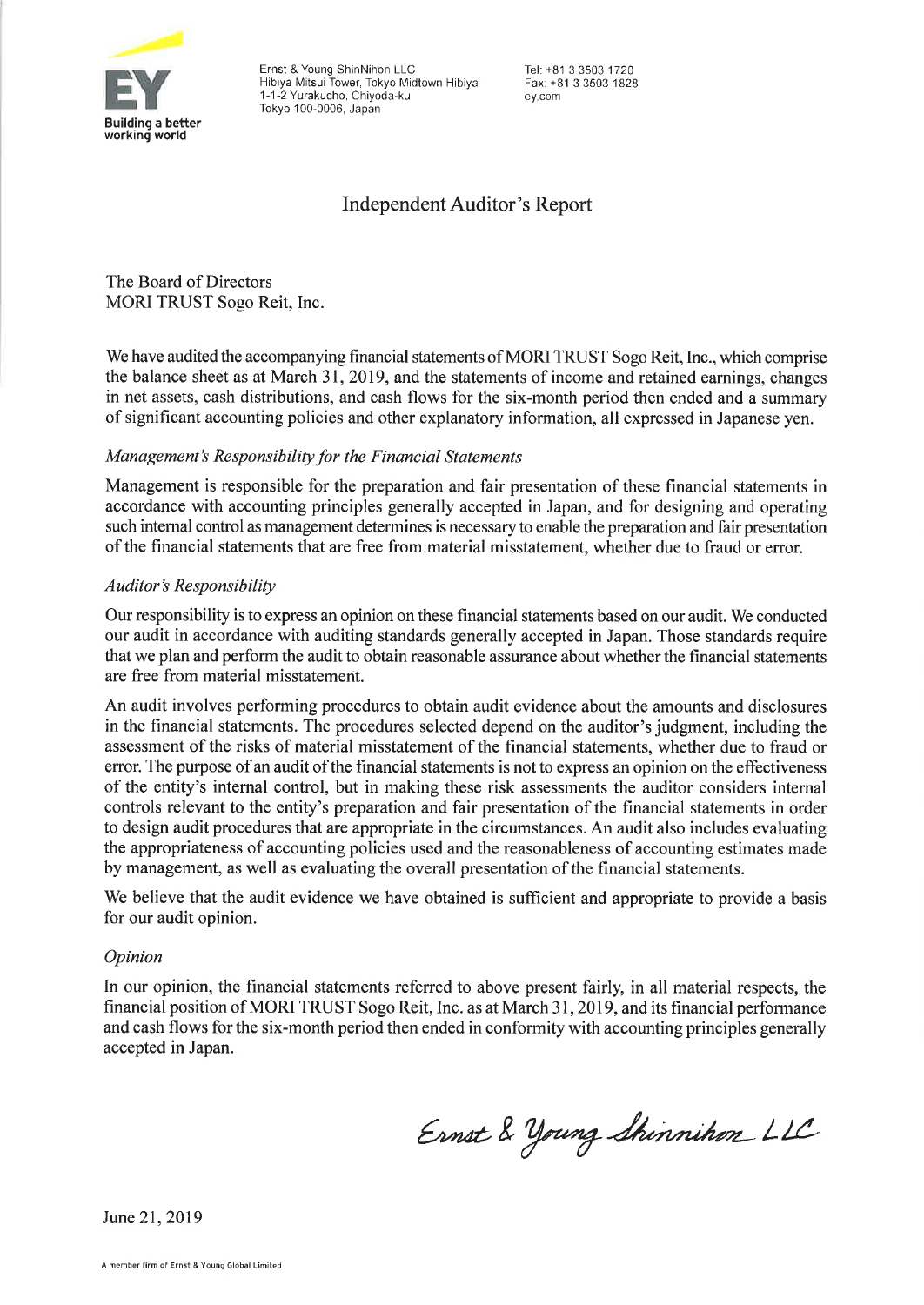

# FINANCIAL STATEMENTS **BALANCE SHEETS**

Thousands of yen

|                                             | As of September 30, 2018 | As of March 31, 2019 |
|---------------------------------------------|--------------------------|----------------------|
| Assets                                      |                          |                      |
| Current assets                              |                          |                      |
| Cash and deposits                           | 15,874,564               | 16,508,717           |
| Cash and deposits in trust                  | 2,871,670                | 2,899,320            |
| Operating accounts receivable               | 59,097                   | 50,893               |
| Accounts receivable - other                 |                          | 1,336                |
| Prepaid expenses                            | 39,147                   | 31,434               |
| Other                                       |                          | 1,278                |
| Total current assets                        | 18,844,479               | 19,492,980           |
| Non-current assets                          |                          |                      |
| Property, plant and equipment               |                          |                      |
| <b>Buildings</b>                            | 39,833,042               | 39,977,988           |
| Accumulated depreciation                    | (15,984,523)             | (16,730,811)         |
| Buildings, net                              | 23,848,519               | 23, 247, 176         |
| <b>Structures</b>                           | 563,960                  | 566,654              |
| Accumulated depreciation                    | (529, 670)               | (530,079)            |
| Structures, net                             | 34,289                   | 36,574               |
| Machinery and equipment                     | 152,086                  | 152,086              |
| Accumulated depreciation                    | (109, 155)               | (111, 325)           |
| Machinery and equipment, net                | 42,930                   | 40,760               |
| Tools, furniture and fixtures               | 97,529                   | 100,065              |
| Accumulated depreciation                    | (66,003)                 | (68,799)             |
| Tools, furniture and fixtures, net          | 31,525                   | 31,266               |
| Land                                        | 136,672,529              | 136,672,529          |
| Buildings in trust                          | 27,146,372               | 27,397,648           |
| Accumulated depreciation                    | (8,915,528)              | (9,426,482)          |
| Buildings in trust, net                     | 18,230,844               | 17,971,166           |
| Structures in trust                         | 125,153                  | 125,153              |
| Accumulated depreciation                    | (98, 120)                | (99, 724)            |
| Structures in trust, net                    | 27,032                   | 25,428               |
| Machinery and equipment in trust            | 6,898                    | 7,693                |
| Accumulated depreciation                    | (2,319)                  | (2,533)              |
| Machinery and equipment in trust, net       | 4,579                    | 5,160                |
| Tools, furniture and fixtures in trust      | 65,142                   | 71,618               |
| Accumulated depreciation                    | (37, 309)                | (41, 187)            |
| Tools, furniture and fixtures in trust, net | 27,832                   | 30,431               |
| Land in trust                               | 130,939,930              | 130,939,930          |
| Total property, plant and equipment         | 309,860,013              | 309,000,426          |
| Intangible assets                           |                          |                      |
| Software                                    | 38                       | 19                   |
| Other                                       | 240                      | 240                  |
| Total intangible assets                     | 278                      | 259                  |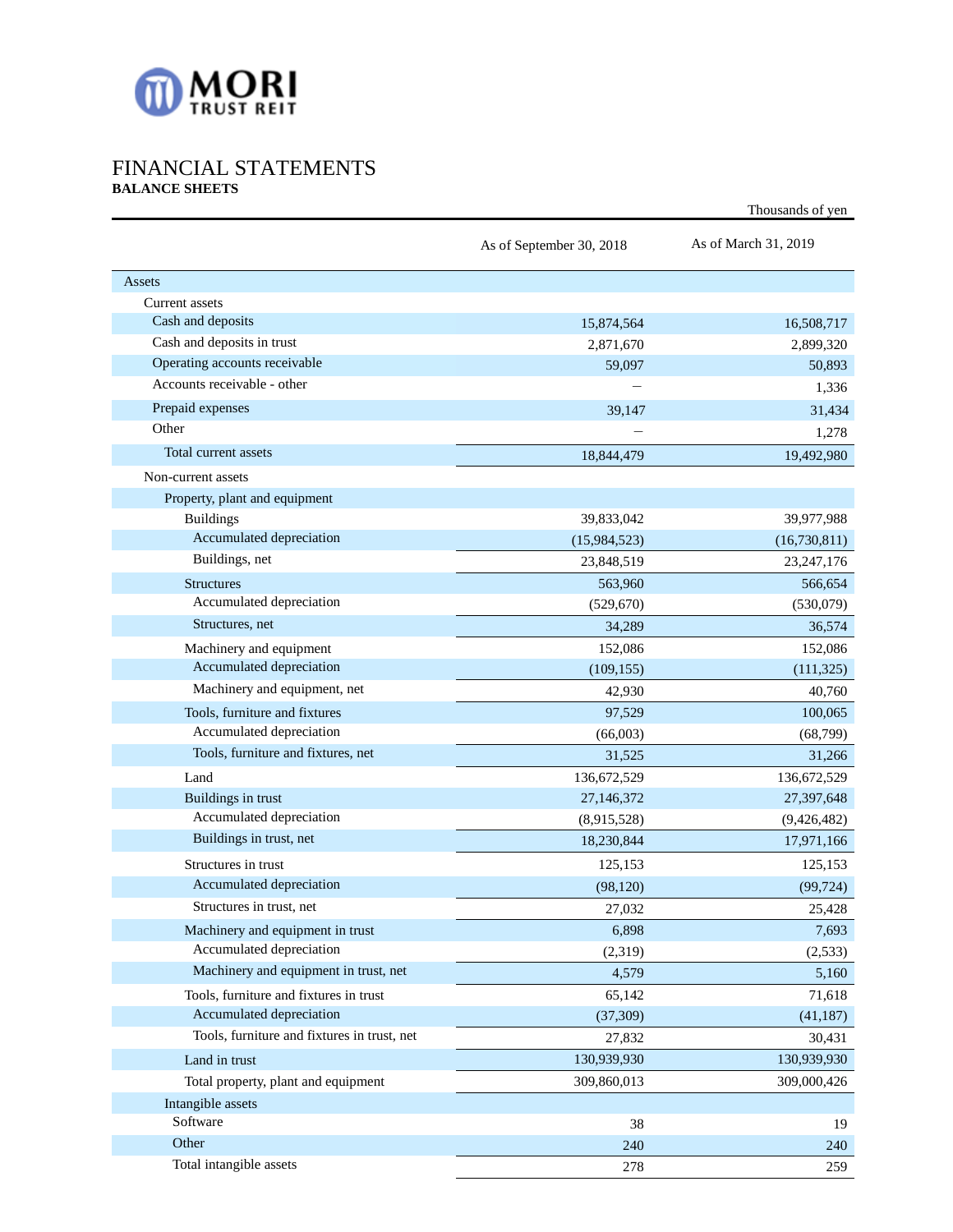

Thousands of yen

|                                                 | As of September 30, 2018 | As of March 31, 2019 |
|-------------------------------------------------|--------------------------|----------------------|
| Investments and other assets                    |                          |                      |
| Guarantee deposits                              | 10,000                   | 10,000               |
| Long-term prepaid expenses                      | 13,219                   | 5,229                |
| Other                                           | 3,602                    | 3,602                |
| Total investments and other assets              | 26,821                   | 18,831               |
| Total non-current assets                        | 309,887,113              | 309,019,516          |
| Deferred assets                                 |                          |                      |
| Investment corporation bond issuance costs      | 39,245                   | 45,053               |
| Total deferred assets                           | 39,245                   | 45,053               |
| Total assets                                    | 328,770,839              | 328,557,549          |
| Liabilities                                     |                          |                      |
| Current liabilities                             |                          |                      |
| Operating accounts payable                      | 567,456                  | 245,710              |
| Short-term loans payable                        | 5,000,000                | 5,000,000            |
| Current portion of investment corporation bonds | 3,000,000                | 4,000,024            |
| Current portion of long-term loans payable      | 13,500,000               | 33,000,000           |
| Accounts payable – other                        | 153,933                  | 225,529              |
| Accrued expenses                                | 505,657                  | 486,841              |
| Dividends payable                               | 9,998                    | 8,675                |
| Income taxes payable                            | 682                      | 1,053                |
| Accrued consumption taxes                       | 281,978                  | 154,912              |
| Advances received                               | 1,440,423                | 1,459,190            |
| Deposits received                               | 14,843                   | 1,016                |
| Total current liabilities                       | 24,474,974               | 44,582,954           |
| Non-current liabilities                         |                          |                      |
| Investment corporation bonds                    | 9,000,037                | 8,000,000            |
| Long-term loans payable                         | 124,500,000              | 105,000,000          |
| Tenant leasehold and security deposits          | 9,545,984                | 9,682,602            |
| Tenant leasehold and security deposits in trust | 874,186                  | 894,870              |
| Deferred tax liabilities                        | 495,206                  | 495,189              |
| Total non-current liabilities                   | 144,415,414              | 124,072,661          |
| <b>Total liabilities</b>                        | 168,890,389              | 168,655,616          |
| Net assets                                      |                          |                      |
| Unitholders' equity                             |                          |                      |
| Unitholders' capital                            | 153,990,040              | 153,990,040          |
| Surplus                                         |                          |                      |
| Voluntary retained earnings                     |                          |                      |
| Reserve for reduction entry                     | 1,083,568                | 1,072,409            |
| Total voluntary retained earnings               | 1,083,568                | 1,072,409            |
| Unappropriated retained earnings                | 4,806,841                | 4,839,482            |
| Total surplus                                   | 5,890,409                | 5,911,892            |
| Total unitholders' equity                       | 159,880,449              | 159,901,932          |
| Total net assets                                | 159,880,449              | 159,901,932          |
| Total liabilities and net assets                | 328,770,839              | 328,557,549          |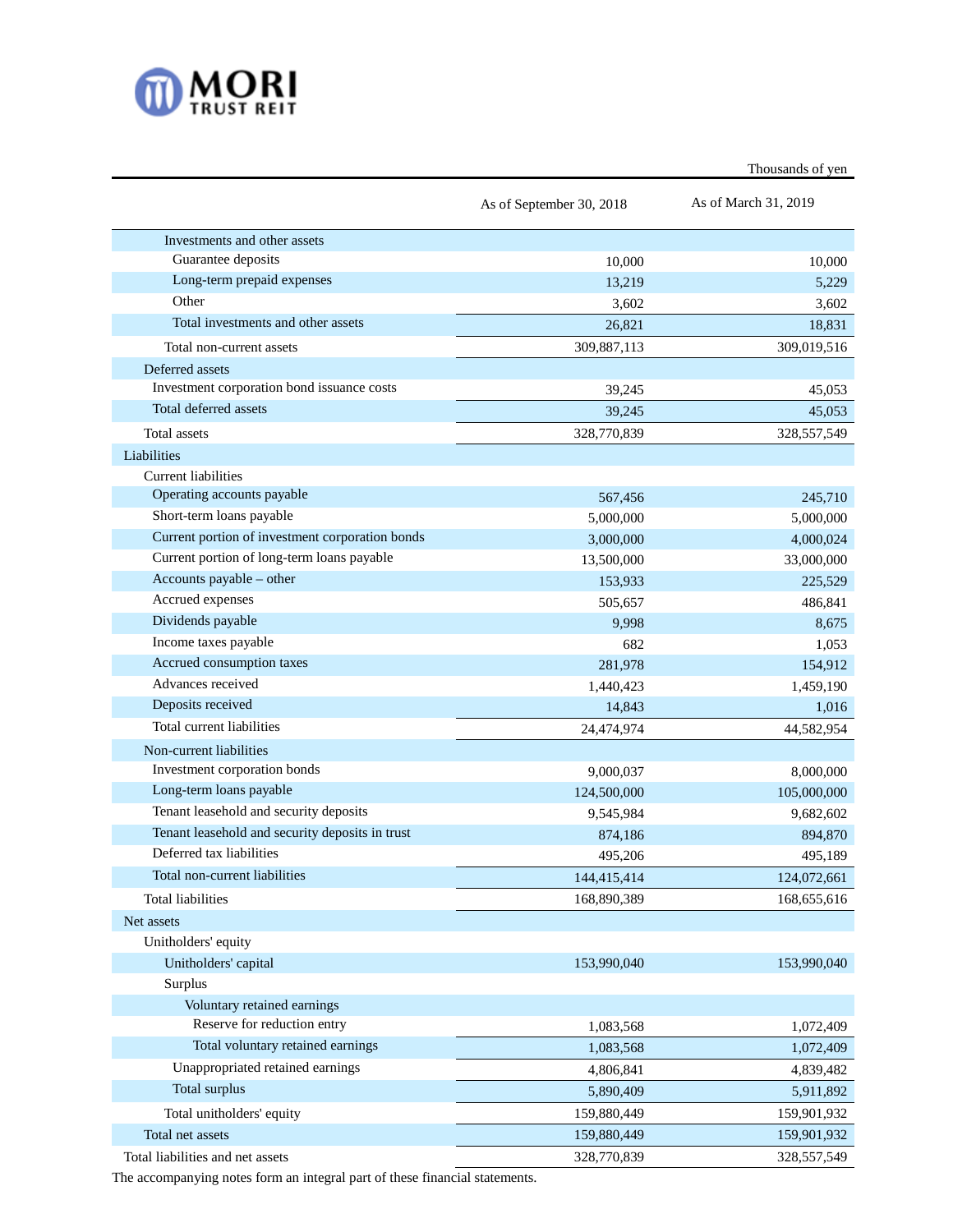

## **STATEMENTS OF INCOME AND RETAINED EARNINGS**

For the six-month period ended September 30, 2018 and March 31, 2019

|                                                               |                                                               | Thousands of yen                                            |
|---------------------------------------------------------------|---------------------------------------------------------------|-------------------------------------------------------------|
|                                                               | For the period<br>from April 1, 2018<br>to September 30, 2018 | For the period<br>from October 1, 2018<br>to March 31, 2019 |
| Operating revenue                                             |                                                               |                                                             |
| Lease business revenue                                        | 8,428,133                                                     | 8,475,783                                                   |
| Other lease business revenue                                  | 391,641                                                       | 296,072                                                     |
| Total operating revenue                                       | 8,819,775                                                     | 8,771,855                                                   |
| Operating expenses                                            |                                                               |                                                             |
| Expenses related to rent business                             | 3,091,850                                                     | 3,028,330                                                   |
| Asset management fee                                          | 334,082                                                       | 338,276                                                     |
| Asset custody fee                                             | 16,408                                                        | 13,092                                                      |
| Administrative service fees                                   | 53,288                                                        | 50,460                                                      |
| Directors' compensations                                      | 6,000                                                         | 6,000                                                       |
| Other operating expenses                                      | 54,538                                                        | 41,878                                                      |
| Total operating expenses                                      | 3,556,168                                                     | 3,478,037                                                   |
| Operating income                                              | 5,263,606                                                     | 5,293,818                                                   |
| Non-operating income                                          |                                                               |                                                             |
| Interest income                                               | 209                                                           | 88                                                          |
| Reversal of dividends payable                                 | 759                                                           | 653                                                         |
| Interest on tax refund                                        | 219                                                           |                                                             |
| Insurance income                                              | 1,989                                                         | 6,341                                                       |
| Total non-operating income                                    | 3,178                                                         | 7,083                                                       |
| Non-operating expenses                                        |                                                               |                                                             |
| Interest expenses                                             | 444,015                                                       | 439,069                                                     |
| Interest expenses on investment corporation bonds             | 12,629                                                        | 12,326                                                      |
| Amortization of investment corporation bond issuance<br>costs | 7,727                                                         | 8,972                                                       |
| Total non-operating expenses                                  | 464,373                                                       | 460,369                                                     |
| Ordinary income                                               | 4,802,411                                                     | 4,840,532                                                   |
| Profit before income taxes                                    | 4,802,411                                                     | 4,840,532                                                   |
| Income taxes - current                                        | 714                                                           | 1,066                                                       |
| Income taxes - deferred                                       | (5, 144)                                                      | (17)                                                        |
| Total income taxes                                            | (4, 430)                                                      | 1,049                                                       |
| Profit                                                        | 4,806,841                                                     | 4,839,482                                                   |
| Unappropriated retained earnings                              | 4,806,841                                                     | 4,839,482                                                   |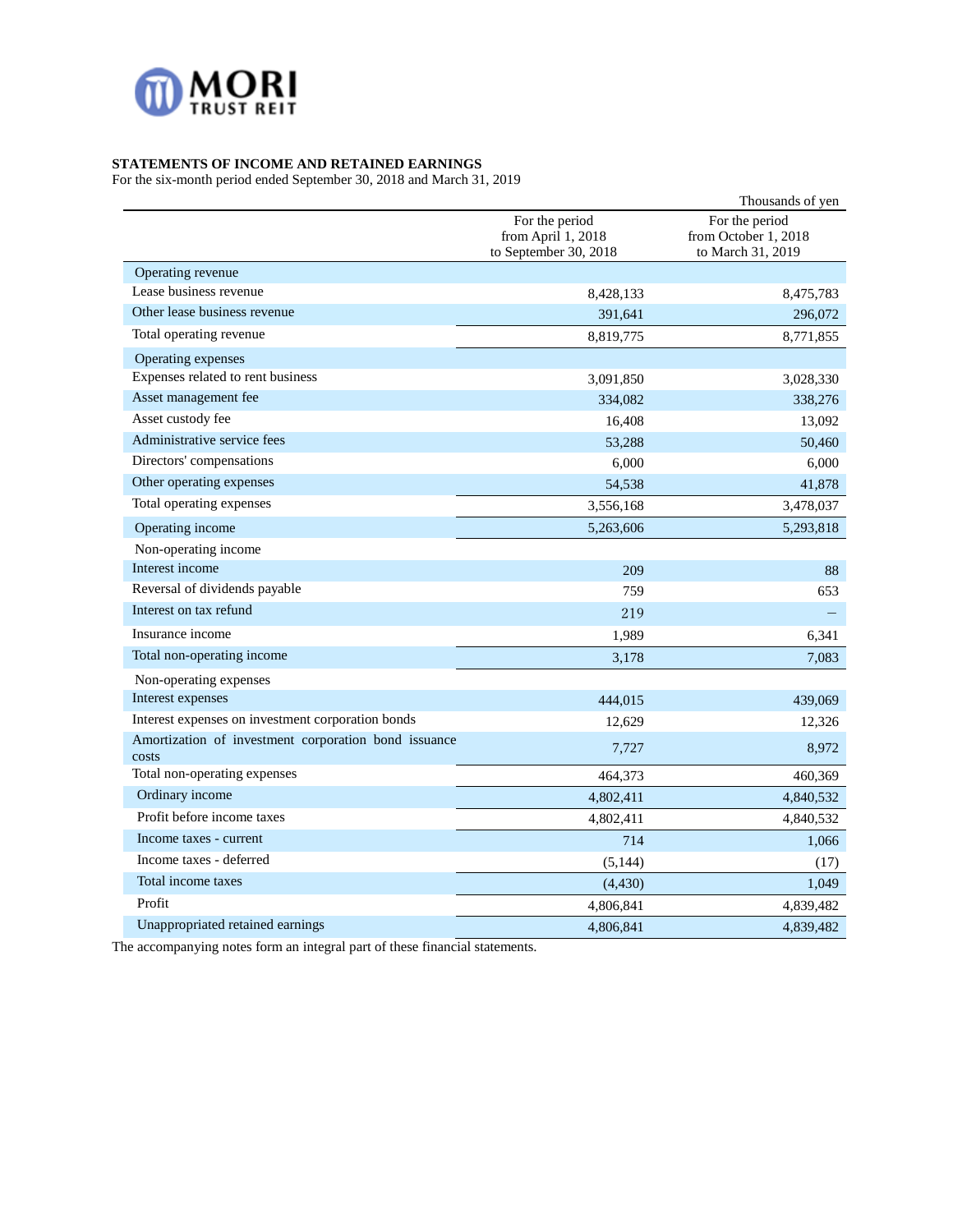

# **STATEMENTS OF CHANGES IN NET ASSETS**

For the six-month period from April 1, 2018 to September 30, 2018

Thousands of yen

|                                            |              |                                | Unitholders' equity                  |                                        |               |                  |             |
|--------------------------------------------|--------------|--------------------------------|--------------------------------------|----------------------------------------|---------------|------------------|-------------|
|                                            |              | Surplus                        |                                      |                                        |               |                  |             |
|                                            | Unitholders' |                                | Voluntary retained earnings          | Total unitholders'<br>Unappropriated   |               | Total net assets |             |
|                                            | capital      | Reserve for<br>reduction entry | Total voluntary<br>retained earnings | retained earnings<br>(undisposed loss) | Total surplus | equity           |             |
| Balance at beginning of<br>current period  | 153,990,040  | 1,115,915                      | 1,115,915                            | 4,785,653                              | 5,901,568     | 159,891,608      | 159,891,608 |
| Changes of items during<br>period          |              |                                |                                      |                                        |               |                  |             |
| Reversal of reserve for<br>reduction entry |              | (32, 346)                      | (32, 346)                            | 32,346                                 |               |                  |             |
| Dividends of surplus                       |              |                                |                                      | (4,818,000)                            | (4,818,000)   | (4,818,000)      | (4,818,000) |
| Profit                                     |              |                                |                                      | 4,806,841                              | 4,806,841     | 4,806,841        | 4,806,841   |
| Total changes of items<br>during period    |              | (32, 346)                      | (32, 346)                            | 21,188                                 | (11, 158)     | (11, 158)        | (11, 158)   |
| Balance at end of current<br>period        | 153,990,040  | 1,083,568                      | 1,083,568                            | 4,806,841                              | 5,890,409     | 159,880,449      | 159,880,449 |

The accompanying notes form an integral part of these financial statements.

For the six-month period from October 1, 2018 to March 31, 2019

Thousands of yen

|                                            |              | Unitholders' equity            |                                      |                                        |               |                    |                  |  |
|--------------------------------------------|--------------|--------------------------------|--------------------------------------|----------------------------------------|---------------|--------------------|------------------|--|
|                                            |              | Surplus                        |                                      |                                        |               |                    |                  |  |
|                                            | Unitholders' |                                | Voluntary retained earnings          | Unappropriated                         |               | Total unitholders' | Total net assets |  |
|                                            | capital      | Reserve for<br>reduction entry | Total voluntary<br>retained earnings | retained earnings<br>(undisposed loss) | Total surplus | equity             |                  |  |
| Balance at beginning of<br>current period  | 153,990,040  | 1,083,568                      | 1,083,568                            | 4,806,841                              | 5,890,409     | 159,880,449        | 159,880,449      |  |
| Changes of items during<br>period          |              |                                |                                      |                                        |               |                    |                  |  |
| Reversal of reserve for<br>reduction entry |              | (11, 158)                      | (11, 158)                            | 11,158                                 |               |                    |                  |  |
| Dividends of surplus                       |              |                                |                                      | (4,818,000)                            | (4,818,000)   | (4,818,000)        | (4,818,000)      |  |
| Profit                                     |              |                                |                                      | 4,839,482                              | 4,839,482     | 4,839,482          | 4,839,482        |  |
| Total changes of<br>items<br>during period |              | (11, 158)                      | (11, 158)                            | 32,641                                 | 21,482        | 21,482             | 21,482           |  |
| Balance at end of current<br>period        | 153,990,040  | 1,072,409                      | 1,072,409                            | 4,839,482                              | 5,911,892     | 159,901,932        | 159,901,932      |  |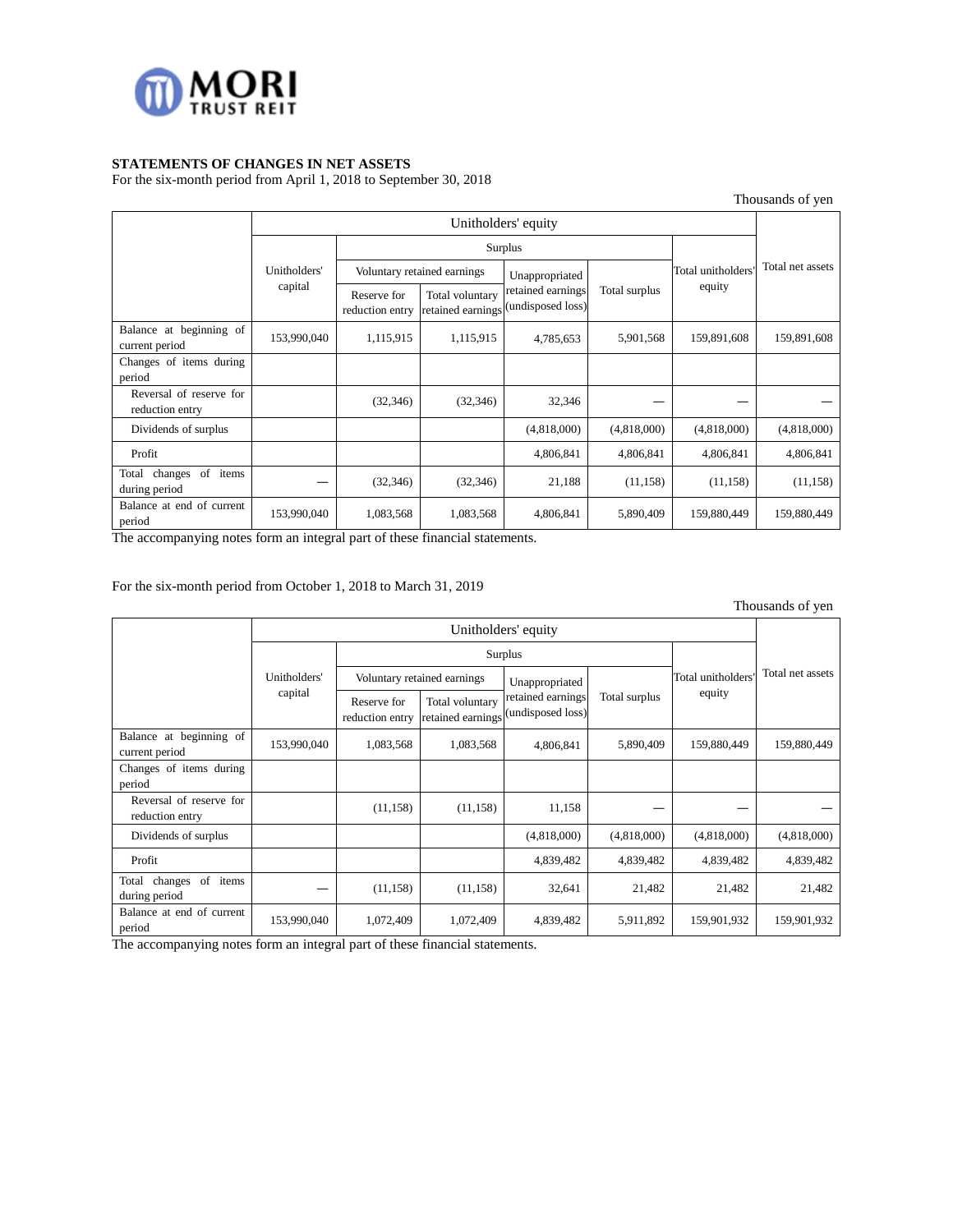

# **STATEMENTS OF CASH DISTRIBUTIONS**

For the six-month period ended September 30, 2018 and March 31, 2019

|                                                     |                                                                                        | Unit: yen                                                                        |
|-----------------------------------------------------|----------------------------------------------------------------------------------------|----------------------------------------------------------------------------------|
|                                                     | The Fiscal Period ended<br>September 30, 2018<br>(April 1, 2018 to September 30, 2018) | The Fiscal Period ended<br>March 31, 2019<br>(October 1, 2018 to March 31, 2019) |
| I. Unappropriated retained earnings                 | 4,806,841,700                                                                          | 4.839.482.960                                                                    |
| Reversal of voluntary retained<br>П.                |                                                                                        |                                                                                  |
| earnings                                            |                                                                                        |                                                                                  |
| Reversal of reserve for reduction                   |                                                                                        |                                                                                  |
| entry                                               | 11,158,300                                                                             |                                                                                  |
| III. Distribution amount                            | 4,818,000,000                                                                          | 4,839,120,000                                                                    |
| (Distribution amount per unit)                      | (3,650)                                                                                | (3,666)                                                                          |
| IV. Retained earnings carried forward               | $\mathbf{0}$                                                                           | 362,960                                                                          |
| Calculation<br>$\sigma$ f<br>method<br>distribution | In accordance with Paragraph 1,                                                        | In accordance with Paragraph 1,                                                  |
| amount                                              | Article 29 of the Investment                                                           | Article 29 of the Investment                                                     |
|                                                     | Corporation's Articles of Incorporation,                                               | Corporation's Articles of Incorporation,                                         |
|                                                     | MTR decided to distribute the total sum                                                | MTR decided to distribute                                                        |
|                                                     | of unappropriated retained earnings and                                                | 4,839,120,000 yen, which is the                                                  |
|                                                     | the reversal of reserve for reduction                                                  | maximum value of the integral multiple                                           |
|                                                     | entry under Article 66-2 of the Act on                                                 | of the total number of units issued and                                          |
|                                                     | Special Measures Concerning Taxation,                                                  | outstanding $(1,320,000 \text{ units})$ , not                                    |
|                                                     | the amount of which is 4,818,000,000                                                   | exceeding unappropriated retained                                                |
|                                                     | yen.                                                                                   | earnings.                                                                        |
|                                                     | In addition, MTR does not distribute                                                   | In addition, MTR does not distribute                                             |
|                                                     | dividends in excess of accounting profit                                               | dividends in excess of accounting profit                                         |
|                                                     | as set forth in Paragraph 2, Article 29 of                                             | as set forth in Paragraph 2, Article 29 of                                       |
|                                                     | the Investment Corporation's Articles of                                               | the Investment Corporation's Articles of                                         |
|                                                     | Incorporation.                                                                         | Incorporation.                                                                   |
|                                                     |                                                                                        |                                                                                  |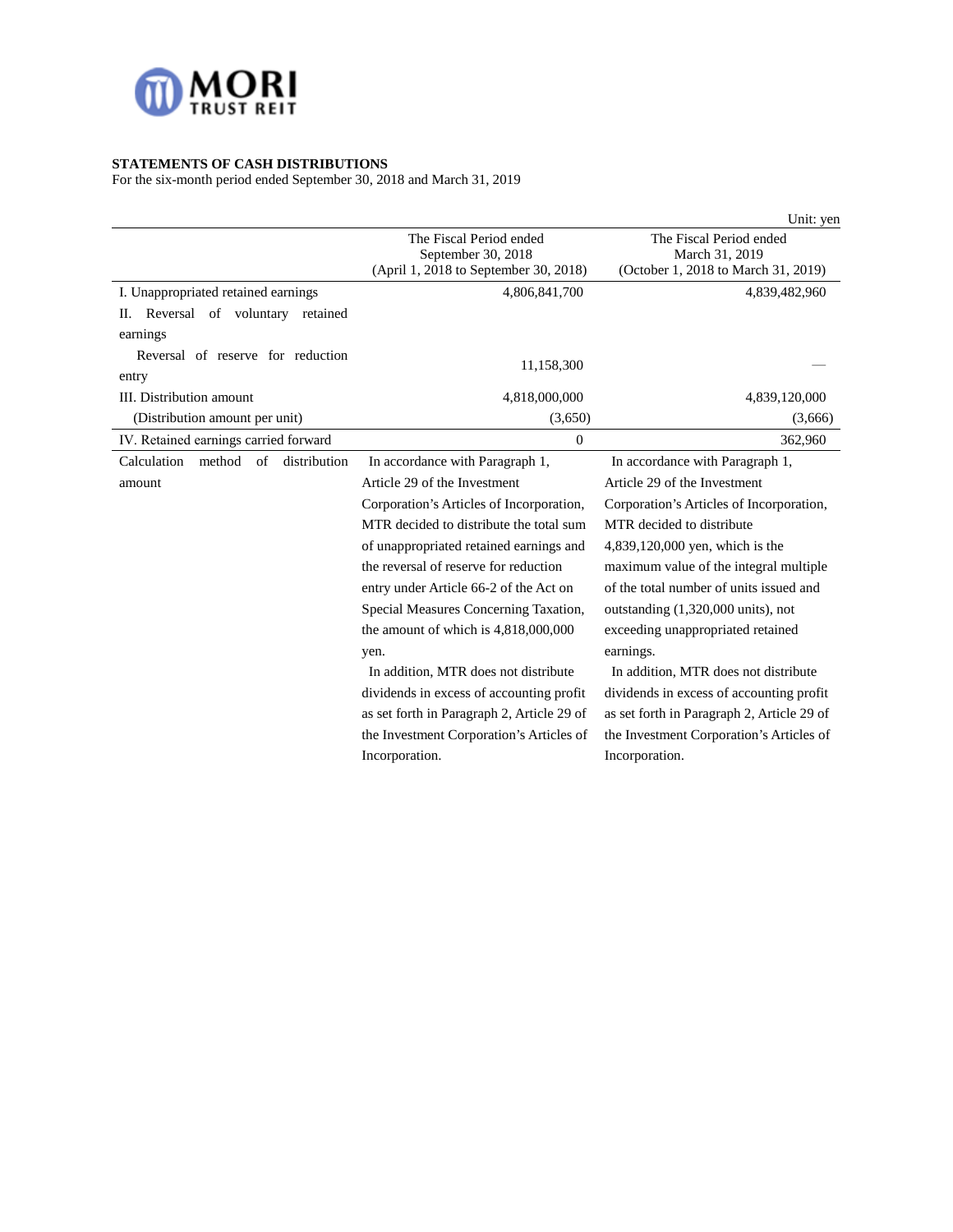

# **STATEMENTS OF CASH FLOWS**

For the six-month period ended September 30, 2018 and March 31, 2019

|                                                                  |                                                               | Thousands of yen                                            |
|------------------------------------------------------------------|---------------------------------------------------------------|-------------------------------------------------------------|
|                                                                  | For the period<br>from April 1, 2018<br>to September 30, 2018 | For the period<br>from October 1, 2018<br>to March 31, 2019 |
| Cash flows from operating activities                             |                                                               |                                                             |
| Profit before income taxes                                       | 4,802,411                                                     | 4,840,532                                                   |
| Depreciation                                                     | 1,262,337                                                     | 1,268,330                                                   |
| Amortization of investment corporation bond issuance<br>costs    | 7,727                                                         | 8,972                                                       |
| Interest income                                                  | (209)                                                         | (88)                                                        |
| Interest expenses                                                | 456,645                                                       | 451,396                                                     |
| Decrease (Increase) in operating accounts receivable             | (1,316)                                                       | 8,204                                                       |
| Increase (Decrease) in operating accounts payable                | 305,837                                                       | (331, 441)                                                  |
| Decrease (Increase) in consumption tax refund receivable         | 9,474                                                         |                                                             |
| Increase (Decrease) in accrued consumption taxes                 | 281,978                                                       | (127,065)                                                   |
| Increase (Decrease) in advances received                         | (16,302)                                                      | 18,766                                                      |
| Other, net                                                       | 663                                                           | (18, 625)                                                   |
| Subtotal                                                         | 7,109,246                                                     | 6,118,981                                                   |
| Interest income received                                         | 209                                                           | 88                                                          |
| Interest expenses paid                                           | (462, 535)                                                    | (452, 383)                                                  |
| Income taxes paid                                                | (850)                                                         | (695)                                                       |
| Net cash provided by operating activities                        | 6,646,069                                                     | 5,665,991                                                   |
| Cash flows from investing activities                             |                                                               |                                                             |
| Purchase of property, plant and equipment                        | (119, 593)                                                    | (66,055)                                                    |
| Purchase of property, plant and equipment in trust               | (108, 533)                                                    | (271, 026)                                                  |
| Repayments of tenant leasehold and security deposits             | (412,708)                                                     | (210, 224)                                                  |
| Proceeds from tenant leasehold and security deposits             | 409,145                                                       | 356,536                                                     |
| Repayments of tenant leasehold and security deposits in<br>trust | (8,139)                                                       | (150)                                                       |
| Proceeds from tenant leasehold and security deposits in<br>trust | 113,811                                                       | 20,833                                                      |
| Net cash used in investing activities                            | (126, 017)                                                    | (170,085)                                                   |
| Cash flows from financing activities                             |                                                               |                                                             |
| Net increase (decrease) in short-term loans payable              | (3,500,000)                                                   |                                                             |
| Proceeds from long-term loans payable                            | 15,000,000                                                    | 1,000,000                                                   |
| Repayments of long-term loans payable                            | (14,500,000)                                                  | (1,000,000)                                                 |
| Proceeds from issuance of investment corporation bonds           | 3,000,000                                                     | 3,000,000                                                   |
| Redemption of investment corporation bonds                       |                                                               | (3,000,000)                                                 |
| Payments for investment corporation bond issuance costs          | (15,290)                                                      | (14,780)                                                    |
| Dividends paid                                                   | (4,818,591)                                                   | (4,819,323)                                                 |
| Net cash used in financing activities                            | (4,833,882)                                                   | (4,834,103)                                                 |
| Net increase (decrease) in cash and cash equivalents             | 1,686,169                                                     | 661,802                                                     |
| Cash and cash equivalents at beginning of period                 | 17,060,065                                                    | 18,746,235                                                  |
| Cash and cash equivalents at end of period                       | 18,746,235                                                    | 19,408,037                                                  |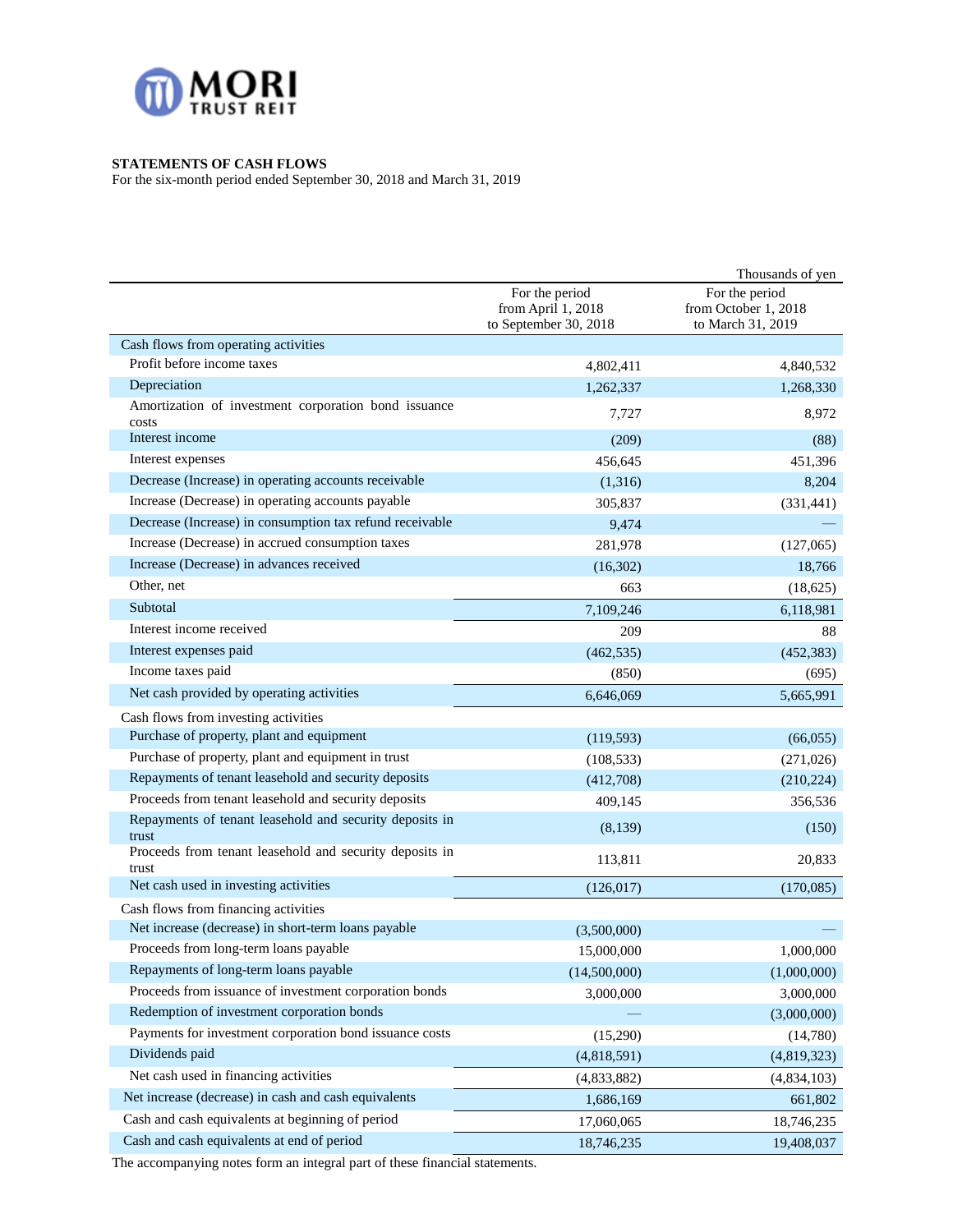

## **NOTES TO FINANCIAL STATEMENTS**

For the six-month period from October 1, 2018 to March 31, 2019

## **1. ORGANIZATION AND BASIS OF PRESENTATION OF FINANCIAL STATEMENTS**

## **Organization**

MORI TRUST Sogo Reit, Inc. ("MTR"), a Japanese real estate investment corporation, was incorporated on October 2, 2001 under the Law Concerning Investment Trusts and Investment Corporations of Japan, or the Investment Trust Law. MTR was originally formed by Mori Trust Co., Ltd., and commenced operations on March 28, 2002 by acquiring a property. MTR is provided professional asset management services of properties of various types by a licensed asset management company, MORI TRUST Asset Management Co., Ltd. ("MTAM"). MTAM is currently owned 95% by MORI TRUST Co., Ltd., 5% by Mori Trust Hotels & Resorts Co., Ltd. On February 13, 2004, MTR was listed on the J-REIT section of the Tokyo Stock Exchange (securities code: 8961). As of March 31, 2019, MTR owned a portfolio of 15 properties with a total rentable area of 433,862.99 sq. meters occupied by 97 tenants. The occupancy rate was 99.9%.

### **Basis of presentation of financial statements**

MTR maintains its accounting records and prepares its financial statements in accordance with accounting principles generally accepted in Japan ("Japanese GAAP"), including provisions set forth in the Investment Trust Law, the Financial Instruments and Exchange Law of Japan and the related regulations, which are different in certain respects as to the application and disclosure requirements of International Financial Reporting Standards. The accompanying financial statements are a translation of the financial statements of MTR, which were prepared in accordance with Japanese GAAP and were presented in the Securities Report of MTR filed with the Kanto Local Finance Bureau. In preparing the accompanying financial statements, certain reclassifications have been made to the financial statements issued domestically in order to present them in a format which is more familiar to readers outside Japan. In addition, the notes to financial statements include information which might not be required under Japanese GAAP but is presented herein as additional information. As permitted under the Japanese Financial Instruments and Exchange Law, amounts of less than one million yen have been omitted. As a result, the totals shown in the accompanying financial statements do not necessarily agree with the sum of the individual amounts. MTR does not prepare consolidated financial statements as it has no subsidiaries.

## **2. SUMMARY OF SIGNIFICANT ACCOUNTING POLICIES**

### **Property and equipment**

Property and equipment is stated at cost less accumulated depreciation. The costs of land, buildings and building improvements include the purchase prices of properties, legal fees and acquisition costs. Depreciation of property and equipment is calculated on a straight-line basis over the estimated useful lives of the respective assets ranging as follows:

Expenditures for repairs and maintenance are charged to income as incurred. Significant renewals and betterments are capitalized.

### **Intangible assets**

Intangible assets are amortized on a straight-line basis.

### **Revenue recognition**

Revenues from leasing of investment properties are recognized as rent accrued over the lease period.

### **Deferred assets**

Deferred investment corporation bond issuance costs are amortized using the straight-line method over the respective terms of the bonds.

### **Taxes on property and equipment**

Property and equipment is subject to property taxes and city planning taxes on a calendar year basis. These taxes are generally expensed during the period. The sellers of the properties were liable for property taxes for the calendar year including the period from the date of purchase by MTR through the end of the year since the taxes were imposed on the registered owners as of January 1, based on assessments made by local governments.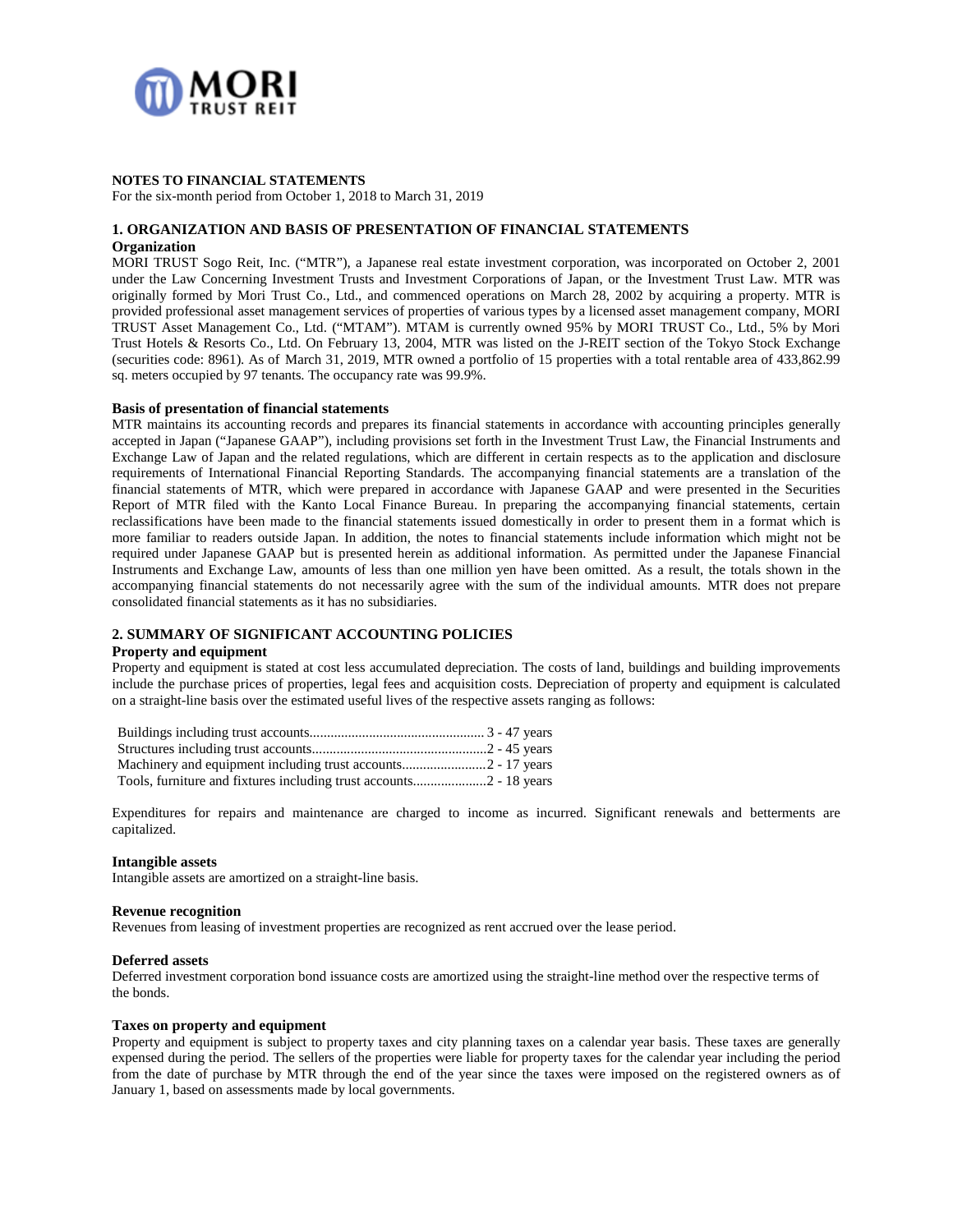

## **Cash and cash equivalents**

Cash and cash equivalents consist of cash on hand, deposits with banks and short-term investments which are highly liquid, readily convertible to cash and with an insignificant risk of price fluctuation, and with an original maturity of three months or less.

#### **Accounting treatment of beneficiary interests in trust assets including real estate**

For trust beneficiary interests in real estate, all accounts of assets and liabilities within assets in trust as well as all income generated and expenses incurred from assets in trust are recorded in the relevant balance sheets and statements of income and retained earnings accounts.

### **Consumption taxes**

Consumption taxes withheld and consumption taxes paid are not included in the accompanying statements of income and retained earnings. The consumption taxes paid are generally offset against the balance of consumption taxes withheld. As such, the excess of payments over amounts withheld is included in current assets and the excess of amounts withheld over payments is included in current liabilities.

#### **Accounting standards issued but not yet effective**

- ・"Accounting Standard for Revenue Recognition" (Accounting Standards Board of Japan Statement No.29, issued March 30, 2018)
- ・"Implementation Guidance on Accounting Standard for Revenue Recognition" (Accounting Standards Board of Japan Guidance No.30, issued March 30, 2018)

1) Overview

 This is a comprehensive accounting standard for revenue recognition. Specifically, the accounting standard establishes the following five-step model that will apply to revenue from customers:

- 1. Identify the contract(s) with a customer
- 2. Identify the performance obligations in the contract
- 3. Determine the transaction price
- 4. Allocate the transaction price to the performance obligations in the contract
- 5. Recognize revenue when (or as) the entity satisfies a performance obligation
- 2) Scheduled date of adoption
	- MTR expects to adopt the accounting standard and implementation guidance for the period ending September 30, 2021.
- 3) Impact of the adoption of implementation guidance

 MTR is currently evaluating the effect of the adoption of this accounting standard and implementation guidance on its financial statements.

### **3. PROPERTY AND EQUIPMENT**

Property and equipment at September 30, 2018 and March 31, 2019 consisted of the following:

|                                   |                          | Thousands of yen  |                      |                   |
|-----------------------------------|--------------------------|-------------------|----------------------|-------------------|
|                                   | As of September 30, 2018 |                   | As of March 31, 2019 |                   |
|                                   | Acquisition              | <b>Book Value</b> | Acquisition          | <b>Book Value</b> |
|                                   | Cost                     |                   | Cost                 |                   |
| Land                              | 136,672,529              | 136,672,529       | 136,672,529          | 136,672,529       |
| Buildings and structures          | 40,397,002               |                   | 40,544,642           |                   |
| Accumulated depreciation          | (16, 514, 193)           | 23,882,808        | (17,260,891)         | 23, 283, 751      |
| Machinery and equipment           | 152,086                  |                   | 152,086              |                   |
| Accumulated depreciation          | (109, 155)               | 42,930            | (111, 325)           | 40,760            |
| Tools, furniture and fixtures     | 97,529                   |                   | 100,065              |                   |
| Accumulated depreciation          | (66,003)                 | 31,525            | (68, 799)            | 31,266            |
| Land in trust                     | 130,930,930              | 130,930,930       | 130,939,930          | 130,939,930       |
| Buildings and structures in trust | 27, 271, 525             |                   | 27,522,802           |                   |
| Accumulated depreciation          | (9,013,648)              | 18,257,876        | (9,526,206)          | 17,996,595        |
| Machinery and equipment in trust  | 6,898                    |                   | 7,693                |                   |
| Accumulated depreciation          | (2,319)                  | 4,579             | (2,533)              | 5,160             |
| Tools, furniture and fixtures in  | 65,142                   |                   | 71,618               |                   |
| trust                             |                          |                   |                      |                   |
| Accumulated depreciation          | (37,309)                 | 27,832            | (41, 187)            | 30,431            |
| Total                             |                          | 309,860,013       |                      | 309,000,426       |

The compressed amount of tangible assets with government grants under the Corporation Tax Law of Japan was ¥38,340 thousand at September 30, 2018 and ¥38,340 thousand at March 31, 2019.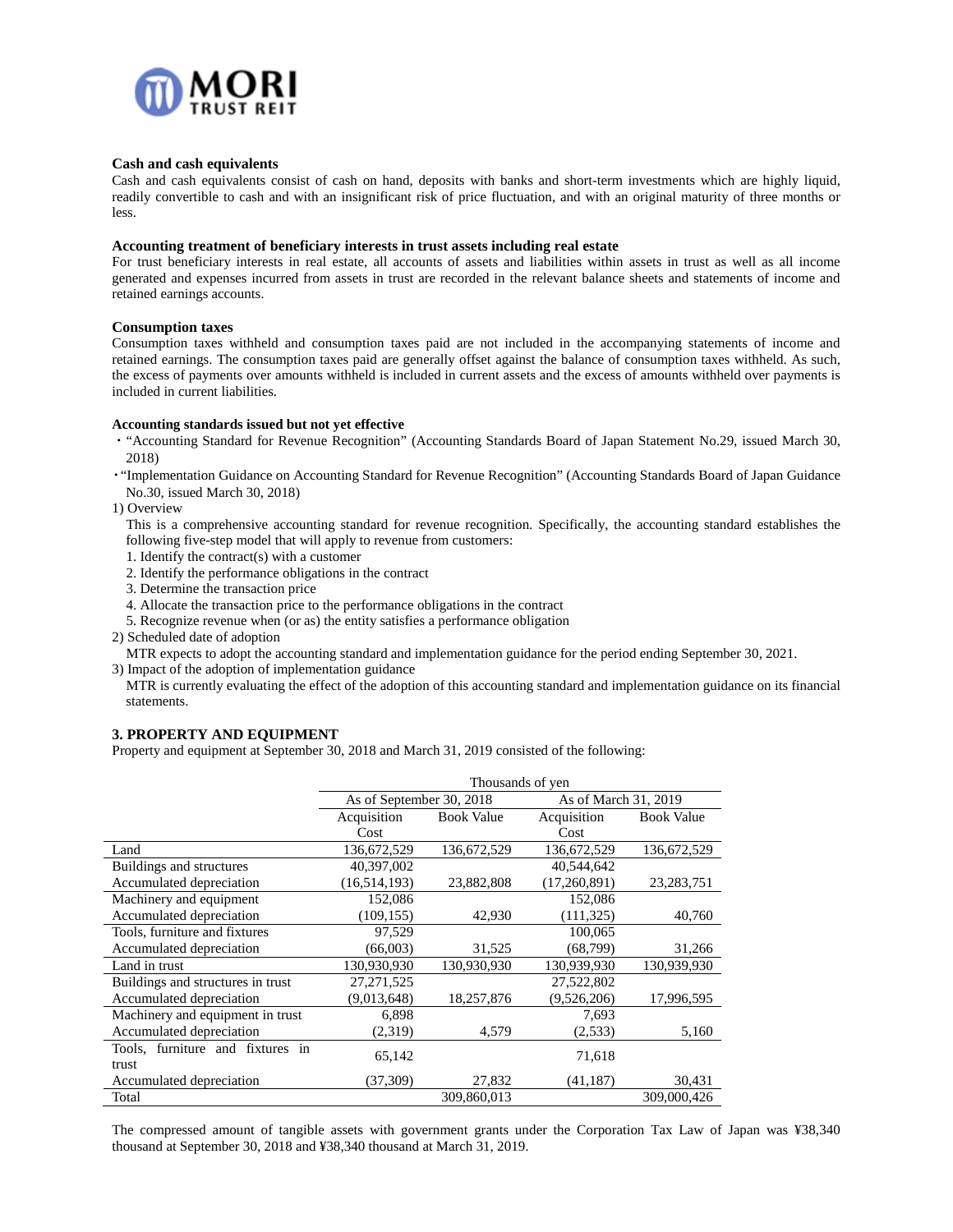

## **4. SHORT**-**TERM LOANS PAYABLE**

Short-term loans payable at September 30, 2018 and March 31, 2019 consisted of the following:

|                                  | Thousands of yen               |                            |                                     |                  |                 |      |
|----------------------------------|--------------------------------|----------------------------|-------------------------------------|------------------|-----------------|------|
| Lender                           | As of<br>September 30,<br>2018 | As of<br>March 31,<br>2019 | Average<br>interest rate<br>(%) (1) | Due on           | Use of<br>funds | Note |
| Resona Bank, Limited.            | 500,000                        |                            | _                                   |                  |                 |      |
| Mizuho Bank, Ltd.                | 2,000,000                      | 2,000,000                  | 0.18                                | April 12, 2019   |                 |      |
| The Nishi-Nippon City Bank, Ltd. | 1.500.000                      | 1.500.000                  | 0.19                                | August 30, 2019  |                 |      |
| Resona Bank, Limited.            | 1.000.000                      | 1,000,000                  | 0.19                                | August 30, 2019  | (2)             | (3)  |
| Resona Bank, Limited.            |                                | 500,000                    | 0.19                                | October 18, 2019 |                 |      |
| Total short-term loans           | 5,000,000                      | 5,000,000                  |                                     |                  |                 |      |

(1) Average interest rate for each loan has been rounded to the second decimal place.

(2) Use of the above funds includes acquisition of real estate or beneficiary interests.

(3) The above loans are unsecured and non-guaranteed with floating rates.

MTR has entered into line of credit loan agreements totaling ¥20,000 million with banks to reduce refinancing risk. The unused amount of such credit lines was ¥20,000 million at March 31, 2019.

## **5. LONG**-**TERM LOANS PAYABLE**

Long-term loans payable at September 30, 2018 and March 31, 2019 consisted of the following:

|                                                 | Thousands of yen               |                            |                                     |                    |                 |                          |
|-------------------------------------------------|--------------------------------|----------------------------|-------------------------------------|--------------------|-----------------|--------------------------|
| Lender                                          | As of<br>September 30,<br>2018 | As of<br>March 31,<br>2019 | Average<br>interest rate<br>(%) (1) | Due on             | Use of<br>funds | Note                     |
| Sumitomo Mitsui Banking Corporation             | 1,000,000                      |                            | $-$                                 |                    | $-$             | $\overline{\phantom{0}}$ |
| Development Bank of Japan Inc.                  | 2,000,000                      | 2,000,000                  | 0.75                                | April 11, 2019     |                 |                          |
| Mizuho Bank, Ltd.                               | 1,000,000                      | 1,000,000                  | 0.75                                | April 11, 2019     |                 |                          |
| Sumitomo Mitsui Banking Corporation             | 3,000,000                      | 3,000,000                  | 0.96                                | April 24, 2019     |                 |                          |
| MUFG Bank, Ltd.                                 | 2,000,000                      | 2,000,000                  | 1.04                                | August 30, 2018    |                 |                          |
| Mizuho Bank, Ltd.                               | 1,500,000                      | 1,500,000                  | 0.53                                | August 30, 2019    |                 |                          |
| Mizuho Bank, Ltd.                               | 1,500,000                      | 1,500,000                  | 0.69                                | August 30, 2019    |                 |                          |
| Development Bank of Japan Inc.                  | 1,000,000                      | 1,000,000                  | 1.12                                | August 30, 2019    |                 |                          |
| Tokio Marine & Nichido Fire Insurance Co., Ltd. | 500,000                        | 500,000                    | 0.17                                | August 30, 2019    |                 |                          |
| Sumitomo Mitsui Banking Corporation             | 5,000,000                      | 5,000,000                  | 1.04                                | October 11, 2019   |                 |                          |
| Sumitomo Mitsui Banking Corporation             | 2,000,000                      | 2,000,000                  | 0.97                                | October 11, 2019   |                 |                          |
| Mizuho Bank, Ltd.                               | 1,500,000                      | 1,500,000                  | 0.64                                | October 17, 2019   |                 |                          |
| Mizuho Bank, Ltd.                               | 1,000,000                      | 1,000,000                  | 0.62                                | December 26, 2019  |                 |                          |
| The Bank of Fukuoka, Ltd.                       | 500,000                        | 500,000                    | 0.62                                | December 26, 2019  |                 |                          |
| Resona Bank, Limited.                           | 500,000                        | 500,000                    | 0.62                                | December 26, 2019  |                 |                          |
| Nippon Life Insurance Company                   | 500,000                        | 500,000                    | 0.62                                | December 26, 2019  |                 |                          |
| The Nishi-Nippon City Bank, Ltd.                | 500,000                        | 500,000                    | 0.57                                | December 26, 2019  |                 |                          |
| The Bank of Fukuoka, Ltd.                       | 500,000                        | 500,000                    | 0.33                                | January 31, 2020   |                 |                          |
| The Bank of Fukuoka, Ltd.                       | 500,000                        | 500,000                    | 0.62                                | January 31, 2020   |                 |                          |
| MUFG Bank, Ltd.                                 | 3,000,000                      | 3,000,000                  | 0.20                                | February 28, 2020  |                 |                          |
| Sumitomo Mitsui Trust Bank, Ltd.                | 3,000,000                      | 3,000,000                  | 0.63                                | February 28, 2020  |                 |                          |
| The Hachijuni Bank, Ltd.                        | 1,000,000                      | 1,000,000                  | 0.34                                | February 28, 2020  | (2)             | (3)                      |
| Development Bank of Japan Inc.                  | 1,000,000                      | 1,000,000                  | 0.88                                | March 12, 2020     |                 |                          |
| Sumitomo Mitsui Trust Bank, Ltd.                | 4,000,000                      | 4,000,000                  | 0.65                                | April 13, 2020     |                 |                          |
| MUFG Bank, Ltd.                                 | 4,000,000                      | 4,000,000                  | 1.07                                | April 24, 2020     |                 |                          |
| MUFG Bank, Ltd.                                 | 3,000,000                      | 3,000,000                  | 1.18                                | August 31, 2020    |                 |                          |
| Nippon Life Insurance Company                   | 500,000                        | 500,000                    | 0.63                                | August 31, 2020    |                 |                          |
| Nippon Life Insurance Company                   | 1,000,000                      | 1,000,000                  | 0.55                                | September 30, 2020 |                 |                          |
| Sumitomo Mitsui Banking Corporation             | 3,000,000                      | 3,000,000                  | 1.09                                | October 9, 2020    |                 |                          |
| MUFG Bank, Ltd.                                 | 1,000,000                      | 1,000,000                  | 0.34                                | December 25, 2020  |                 |                          |
| Mizuho Bank, Ltd                                | 1,000,000                      | 1,000,000                  | 0.32                                | January 19, 2021   |                 |                          |
| Development Bank of Japan Inc.                  | 500,000                        | 500,000                    | 0.32                                | January 19, 2021   |                 |                          |
| Sumitomo Mitsui Trust Bank, Ltd.                | 1,500,000                      | 1,500,000                  | 0.27                                | February 26, 2021  |                 |                          |
| Mizuho Bank, Ltd                                | 1,000,000                      | 1,000,000                  | 0.27                                | February 26, 2021  |                 |                          |
| Development Bank of Japan Inc.                  | 1,000,000                      | 1,000,000                  | 1.02                                | March 12, 2021     |                 |                          |
| MUFG Bank, Ltd.                                 | 1,500,000                      | 1,500,000                  | 0.30                                | March 31, 2021     |                 |                          |
| Sumitomo Mitsui Banking Corporation             | 5,000,000                      | 5,000,000                  | 1.02                                | April 9, 2021      |                 |                          |
| MUFG Bank, Ltd.                                 | 2,500,000                      | 2,500,000                  | 0.34                                | April 13, 2021     |                 |                          |
| Resona Bank, Limited.                           | 1,000,000                      | 1,000,000                  | 0.28                                | April 22, 2021     |                 |                          |
| Resona Bank, Limited.                           | 500,000                        | 500,000                    | 0.28                                | May 31, 2021       |                 |                          |
| Mizuho Bank, Ltd.                               | 500,000                        | 500,000                    | 0.35                                | August 30, 2021    |                 |                          |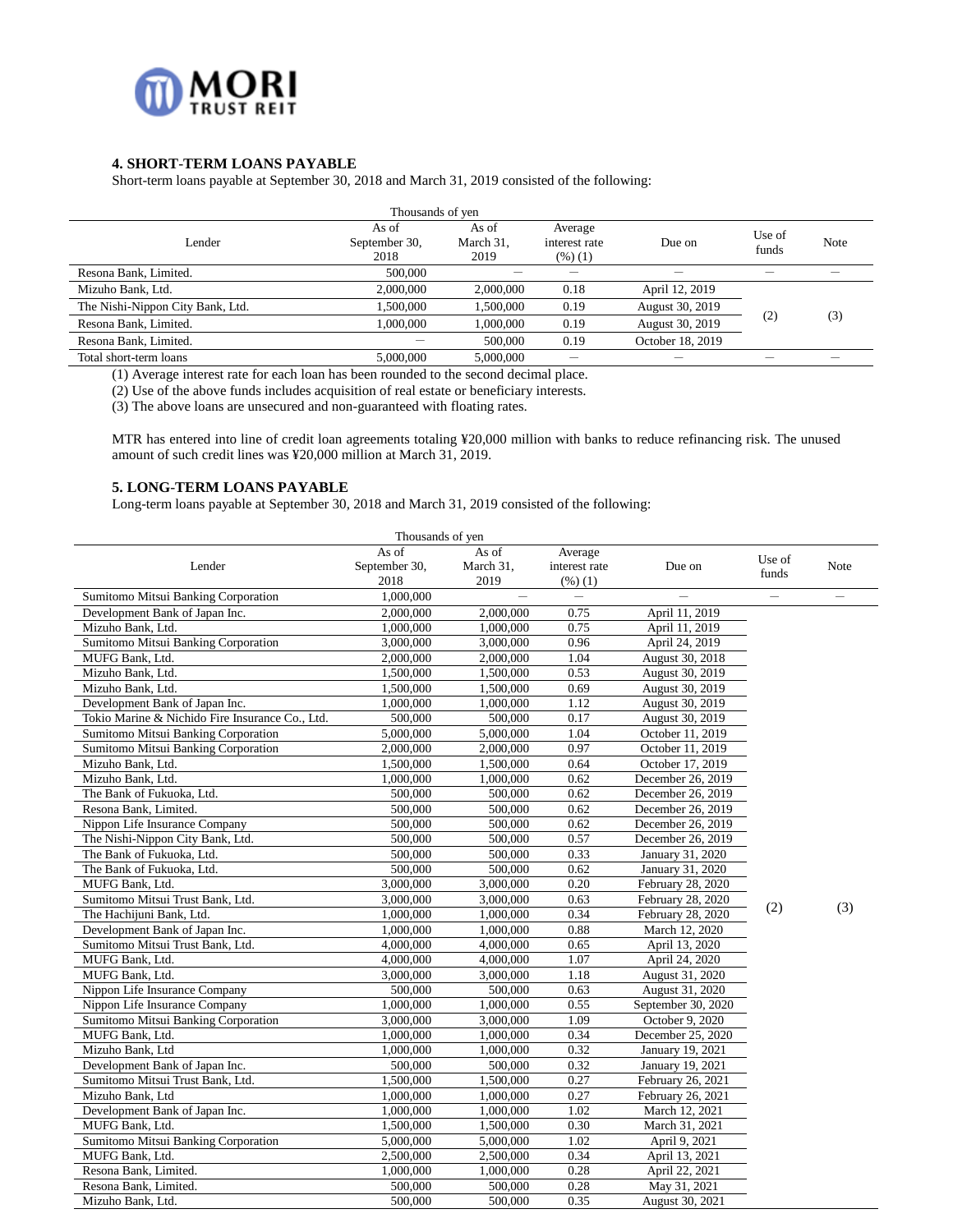

| Mizuho Bank, Ltd.                            | 1,500,000   | 1,500,000   | 0.37                     | August 31, 2021    |
|----------------------------------------------|-------------|-------------|--------------------------|--------------------|
| Mizuho Bank, Ltd.                            | 1,000,000   | 1,000,000   | 0.34                     | August 31, 2021    |
| MUFG Bank, Ltd.                              | 1,500,000   | 1,500,000   | 0.89                     | October 1, 2021    |
| Sumitomo Mitsui Banking Corporation          | 1,000,000   | 1,000,000   | 0.83                     | December 24, 2021  |
| Sumitomo Mitsui Trust Bank, Ltd.             | 1,000,000   | 1,000,000   | 0.41                     | December 24, 2021  |
| Aozora Bank, Ltd.                            | 500,000     | 500,000     | 0.83                     | December 24, 2021  |
| Sumitomo Mitsui Banking Corporation          | 2,500,000   | 2,500,000   | 0.38                     | January 19, 2022   |
| Mizuho Bank, Ltd.                            | 500,000     | 500,000     | 0.38                     | January 19, 2022   |
| The Bank of Fukuoka, Ltd.                    | 2,000,000   | 2,000,000   | 0.47                     | January 31, 2022   |
| Development Bank of Japan Inc.               | 3,000,000   | 3,000,000   | 0.84                     | February 28, 2022  |
| Sumitomo Mitsui Banking Corporation          | 1,500,000   | 1,500,000   | 0.42                     | February 28, 2022  |
| MUFG Bank, Ltd.                              | 500,000     | 500,000     | 0.42                     | February 28, 2022  |
| The Dai-ichi Life Insurance Company, Limited | 500,000     | 500,000     | 0.45                     | February 28, 2022  |
| Mizuho Bank, Ltd.                            | 4,000,000   | 4,000,000   | 0.47                     | April 11, 2022     |
| Aozora Bank, Ltd.                            | 1,000,000   | 1,000,000   | 0.47                     | April 11, 2022     |
| MUFG Bank, Ltd.                              | 2,000,000   | 2,000,000   | 0.41                     | April 13, 2022     |
| The Ashikaga Bank, Ltd.                      | 1,000,000   | 1,000,000   | 0.44                     | April 22, 2022     |
| Sumitomo Mitsui Banking Corporation          | 2,000,000   | 2,000,000   | 0.80                     | April 28, 2022     |
| Sumitomo Mitsui Trust Bank, Ltd.             | 500,000     | 500,000     | 0.43                     | August 30, 2022    |
| Sumitomo Mitsui Trust Bank, Ltd.             | 3,500,000   | 3,500,000   | 0.44                     | August 31, 2022    |
| Sumitomo Mitsui Trust Bank, Ltd.             | 2,000,000   | 2,000,000   | 0.40                     | August 31, 2022    |
| Sumitomo Mitsui Trust Bank, Ltd.             | 1,000,000   | 1,000,000   | 0.47                     | September 30, 2022 |
| Sumitomo Mitsui Trust Bank, Ltd.             | 1,500,000   | 1,500,000   | 0.44                     | January 19, 2023   |
| Mizuho Bank, Ltd.                            | 500,000     | 500,000     | 0.44                     | January 19, 2023   |
| MUFG Bank, Ltd.                              | 2,500,000   | 2,500,000   | 0.49                     | February 28, 2023  |
| Mizuho Bank, Ltd.                            | 2,000,000   | 2,000,000   | 0.49                     | February 28, 2023  |
| Sumitomo Mitsui Trust Bank, Ltd.             | 1,000,000   | 1,000,000   | 0.45                     | February 28, 2023  |
| Mizuho Trust & Banking Co., Ltd.             | 1,000,000   | 1,000,000   | 0.45                     | February 28, 2023  |
| Mizuho Bank, Ltd.                            | 3,500,000   | 3,500,000   | 0.47                     | April 12, 2023     |
| The Bank of Fukuoka, Ltd.                    | 1,000,000   | 1,000,000   | 0.43                     | April 21, 2023     |
| The Nishi-Nippon City Bank, Ltd.             | 500,000     | 500,000     | 0.49                     | April 24, 2023     |
| Mizuho Bank, Ltd.                            | 1,500,000   | 1,500,000   | 0.48                     | August 31, 2023    |
| Development Bank of Japan Inc.               | 1,000,000   | 1,000,000   | 0.51                     | August 31, 2023    |
| Resona Bank, Limited.                        | 1.000.000   | 1,000,000   | 0.48                     | August 31, 2023    |
| MUFG Bank, Ltd.                              | 500,000     | 500,000     | 0.43                     | August 31, 2023    |
| Development Bank of Japan Inc.               | 500,000     | 500,000     | 0.54                     | September 29, 2023 |
| Resona Bank, Limited.                        | 1.000.000   | 1.000.000   | 0.46                     | October 18, 2023   |
| Development Bank of Japan Inc.               | 1,500,000   | 1,500,000   | 0.64                     | February 29, 2024  |
| Aozora Bank, Ltd.                            | 2,000,000   | 2,000,000   | 0.54                     | March 11, 2024     |
| Shinkin Central Bank                         | 2,000,000   | 2,000,000   | 0.57                     | March 19, 2024     |
| Mizuho Bank, Ltd.                            | 3,000,000   | 3,000,000   | 0.56                     | April 24, 2024     |
| The Bank of Fukuoka, Ltd.                    | 1,000,000   | 1,000,000   | 0.56                     | May 31, 2024       |
| Mizuho Bank, Ltd.                            | 1,500,000   | 1,500,000   | 0.56                     | January 17, 2025   |
| MUFG Bank, Ltd.                              | 500,000     | 500,000     | 0.56                     | January 17, 2025   |
| Mizuho Bank, Ltd.                            | 1,000,000   | 1,000,000   | 0.65                     | February 28, 2025  |
| Sumitomo Mitsui Banking Corporation          | 1,000,000   | 1,000,000   | 0.65                     | February 28, 2025  |
| MUFG Bank, Ltd.                              | 500,000     | 500,000     | 0.65                     | February 28, 2025  |
| Development Bank of Japan Inc.               | 1,000,000   | 1,000,000   | 0.64                     | March 19, 2025     |
| MUFG Bank, Ltd.                              | 3,000,000   | 3,000,000   | 0.68                     | August 29, 2025    |
|                                              |             | 1,000,000   | 0.52                     |                    |
| Sumitomo Mitsui Banking Corporation          |             |             |                          | February 27, 2026  |
| Aozora Bank, Ltd.                            | 500,000     | 500,000     | 0.72                     | April 24, 2026     |
| Total long-term loans                        | 138,000,000 | 138,000,000 | $\overline{\phantom{0}}$ |                    |

(1) Average interest rate for each loan has been rounded to the second decimal place.

(2) Use of the above funds includes acquisition of real estate or beneficiary interests.

(3) The above loans are unsecured and non-guaranteed with fixed interest rates.

(4) The total amounts of long-term loans repayable expected to be repaid during each of the 5 years subsequent to the current balance sheet date are summarized as follows:

|                    | l to 2 years | 2 to 3 years | 3 to 4 years | 4 to 5 years |
|--------------------|--------------|--------------|--------------|--------------|
| Amount of loans    | 23,000,000   | 26,500,000   | 25,500,000   | 16.000.000   |
| (Thousands of yen) |              |              |              |              |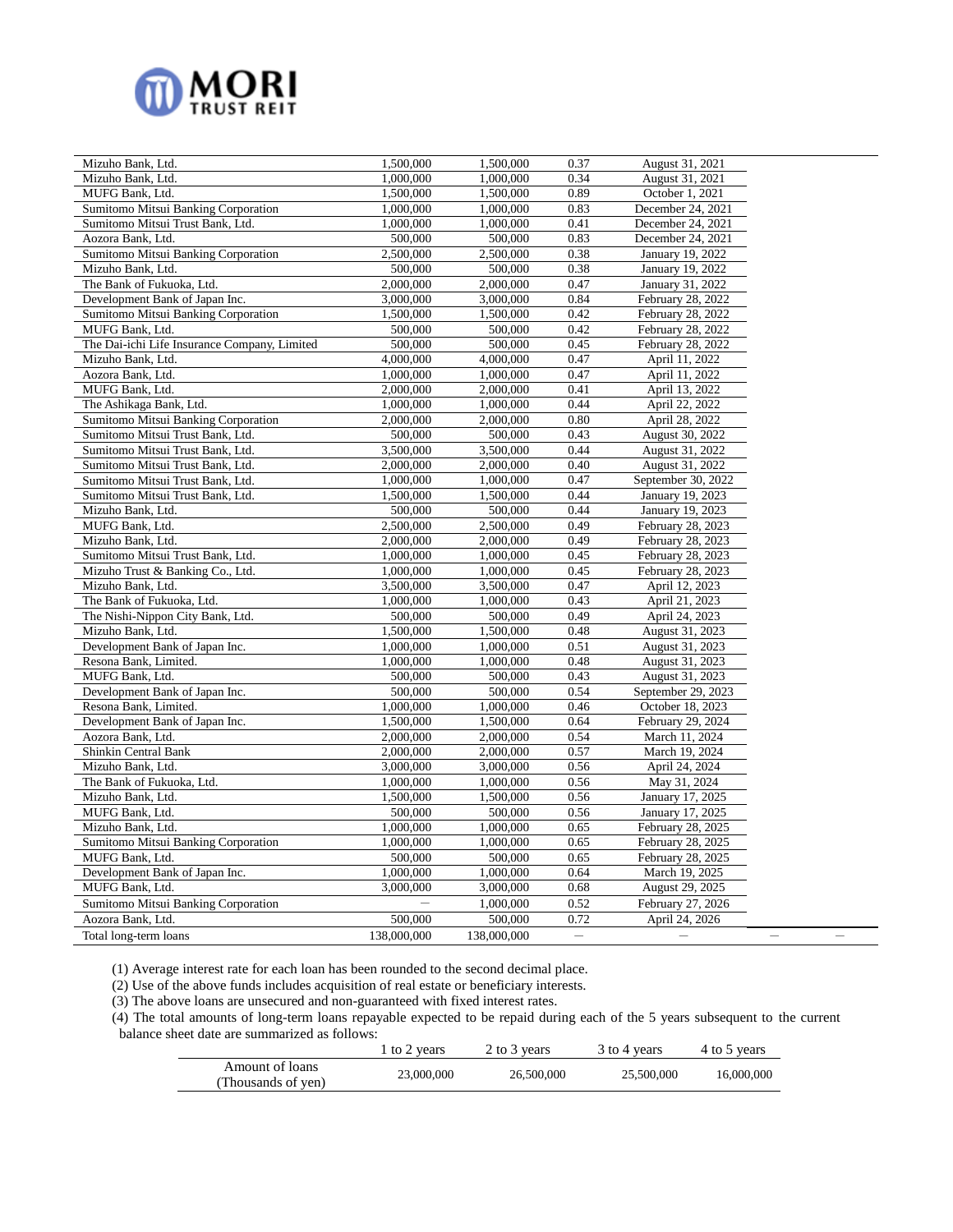

## **6. INVESTMENT CORPORATION BONDS**

Investment corporation bonds at September 30, 2018 and March 31, 2019 consisted of the following:

| Thousands of yen                         |                                |                            |                                 |                   |                 |      |
|------------------------------------------|--------------------------------|----------------------------|---------------------------------|-------------------|-----------------|------|
|                                          | As of<br>September 30,<br>2018 | As of<br>March 31,<br>2019 | Average<br>interest rate<br>(%) | Due on            | Use of<br>funds | Note |
| Unsecured bonds due on February 25, 2019 | 3,000,000                      |                            |                                 |                   |                 |      |
| Unsecured bonds due on February 21, 2020 | 4,000,037                      | 4.000.024                  | $0.00*$                         | February 21, 2020 |                 |      |
| Unsecured bonds due on February 26, 2021 | 3,000,000                      | 3,000,000                  | 0.01                            | February 26, 2021 |                 |      |
| Unsecured bonds due on February 22, 2022 |                                | 3,000,000                  | 0.07                            | February 22, 2022 | (1)             | (2)  |
| Unsecured bonds due on February 26, 2027 | 1.000.000                      | 1.000.000                  | 1.07                            | February 26, 2027 |                 |      |
| Unsecured bonds due on February 23, 2037 | 1,000,000                      | 1,000,000                  | 1.08                            | February 23, 2037 |                 |      |
| Total                                    | 12,000,037                     | 12.000.024                 |                                 |                   |                 |      |

\* The interest rate for the unsecured bonds due on February 21, 2020 is 0.001%. In addition, the bond was issued over par (at a price exceeding the par value), and thus the yield to maturity is about 0.0003% annually.

(1) Use of the above funds includes acquisition of real estate or beneficiary interests.

(2) The above loans are unsecured and non-guaranteed with floating rates.

(3) Investment corporation bonds repayable expected to be repaid during each of the 5 years subsequent to

the current balance sheet date are summarized as follows (except for investment corporation bonds due within one year):

|                                                    | to 2 years | 2 to 3 years | 3 to 4 years             | 4 to 5 years |
|----------------------------------------------------|------------|--------------|--------------------------|--------------|
| Investment corporation bonds<br>(Thousands of yen) | 3.000.000  | 3,000,000    | $\overline{\phantom{a}}$ |              |

## **7. NET ASSETS**

MTR is required to maintain net assets of at least ¥50 million as required pursuant to the Investment Trust Law.

### **8. INCOME TAXES**

At September 30, 2018 and March 31, 2019, MTR's deferred tax assets consisted mainly of enterprise tax payable, which is not deductible for tax purposes.

The significant components of deferred tax assets and liabilities as of September 30, 2018 and March 31, 2019 were as follows:

|                                                         | As of September 30, 2018 | As of March 31, 2019 |  |
|---------------------------------------------------------|--------------------------|----------------------|--|
|                                                         | Thousands of yen         |                      |  |
| Deferred tax assets:                                    |                          |                      |  |
| Accrued enterprise tax                                  |                          | 22                   |  |
| Total deferred tax assets                               |                          | 22                   |  |
| <b>Deferred tax liabilities:</b>                        |                          |                      |  |
| Reserve for advanced depreciation of non-current assets | 495.211                  | 495,211              |  |
| Total deferred tax liabilities                          | 495.211                  | 495,211              |  |
| Net deferred tax assets (liabilities)                   | (495, 206)               | (495,189)            |  |

A reconciliation of the tax rate differences between the adjusted statutory tax rate and the effective tax rates for the six months ended September 30, 2018 and March 31, 2019 was as follows:

|                                  | April 1, 2018 to   | October 1, 2018 to |
|----------------------------------|--------------------|--------------------|
|                                  | September 30, 2018 | March 31, 2019     |
| Statutory tax rate               | 31.51%             | 31.51%             |
| Deductible dividend distribution | $(31.61\%)$        | $(31.50\%)$        |
| Others                           | $0.01\%$           | 0.01%              |
| Effective tax rates              | $(0.09\%)$         | 0.02%              |

MTR is subject to Japanese corporate income taxes on all of its taxable income. However, under the Special Taxation Measures Law (STML) of Japan, an investment corporation is allowed to deduct dividends of accounting profits, or dividend distributions, paid to investors from its taxable income if certain tax requirements are satisfied. Such tax requirements include dividend distributions in excess of 90% of the investment corporation's distributable profit for the accounting period as stipulated in Article 67-15 of the STML. Based on the distribution policy provided by its Articles of Incorporation, MTR made a dividend distribution of approximately 100% of retained earnings in the amount of ¥4,839,120 thousand at March 31, 2019 and treated it as a tax-deductible distribution. MTR does not distribute dividends in excess of accounting profit in accordance with its Articles of Incorporation.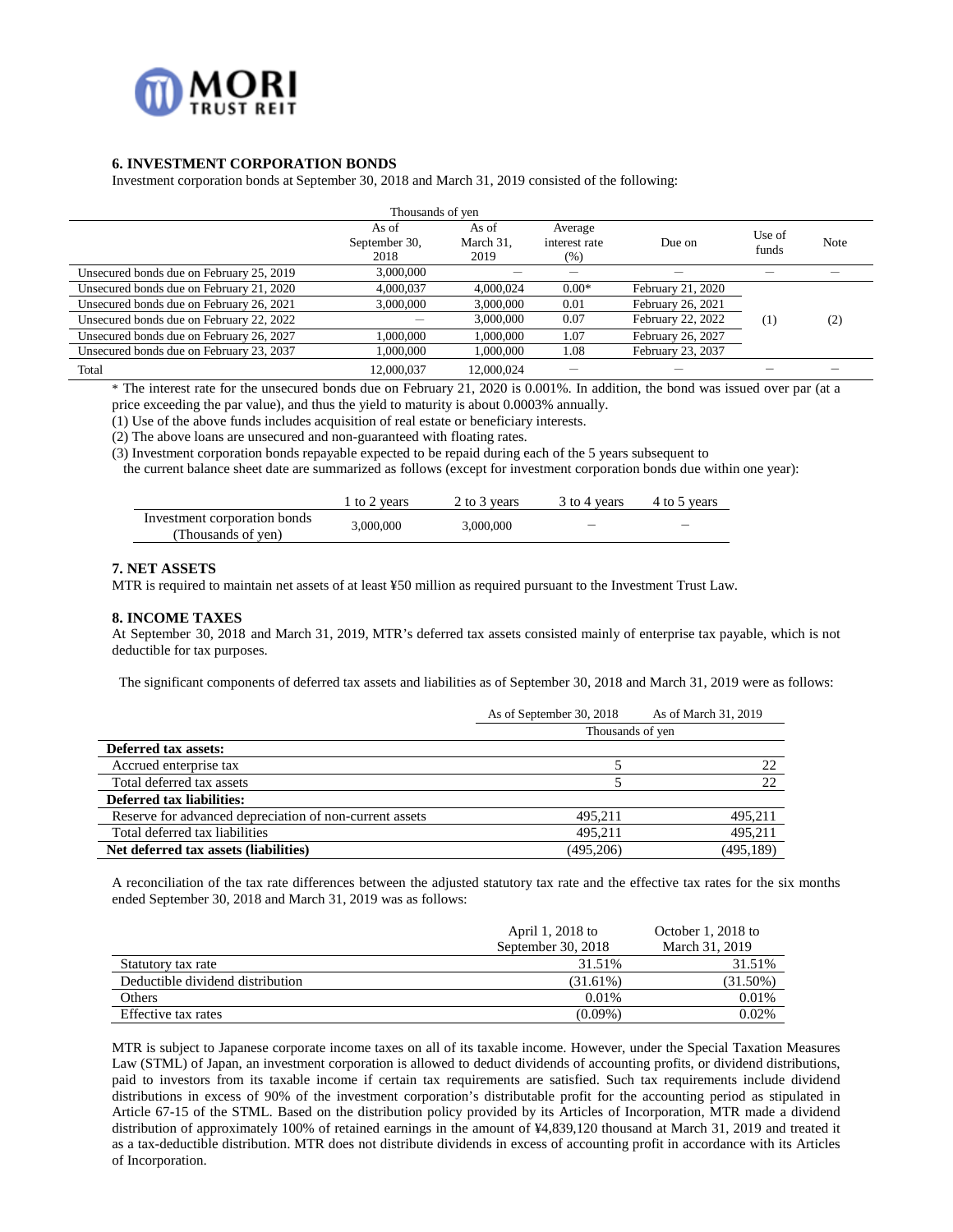

## **9. PER SHARE INFORMATION**

The following table summarizes information about net assets per share and net income per share at September 30, 2018 and March 31, 2019 and for the six-month period then ended:

|                                     | Yen                |                    |  |
|-------------------------------------|--------------------|--------------------|--|
|                                     | April 1, 2018 to   | October 1, 2018 to |  |
|                                     | September 30, 2018 | March 31, 2019     |  |
| Net assets per share at period end. | 121.121            | 121.137            |  |
| Net income per share                | 3.641              | 3.666              |  |
| Weighted-average number of shares   | 1,320,000 shares   | 1,320,000 shares   |  |

In calculating net assets per share, the amount of the net assets has been adjusted for the cash distribution declared in the subsequent period. Net income per share is computed by dividing net income by the weighted-average number of shares outstanding during each period. Diluted net income per share has not been presented since no warrants or convertible bonds were outstanding during the period.

## **10. RELATED PARTY TRANSACTIONS**

MTR entered into the following related party transactions:

- (1) Parent company and major corporate shareholders: None applicable
- (2) Subsidiaries: None applicable
- (3) Sister companies:

(For the six months ended September 30, 2018)

| Party type                       | Subsidiary of other related company*                           |  |
|----------------------------------|----------------------------------------------------------------|--|
| Party name                       | Mori Trust Co., Ltd.                                           |  |
| Address                          | Minato-ku Tokyo, Japan                                         |  |
| Capital                          | ¥30,000,000 thousand                                           |  |
| <b>Business</b>                  | Urban development; hotel management and<br>investment business |  |
| Percentage of voting rights held |                                                                |  |
| Concurrent board appointment     |                                                                |  |
| Business relationship            | Leasing                                                        |  |
| Details of transactions          | Rental revenues                                                |  |
| <b>Transaction</b> amount        | $43,116,779$ thousand                                          |  |
| Account name and balance at      | Rental and other receivables                                   |  |
| period end                       | ¥999 thousand                                                  |  |
|                                  | Rents received in advance                                      |  |
|                                  | $4489,125$ thousand                                            |  |
|                                  | Leasehold and security deposits including trust                |  |
|                                  | accounts                                                       |  |
|                                  | ¥926,928 thousand                                              |  |

\* MTR deemed Mori Trust Co., Ltd. to be a "Subsidiary of other related company" under Article 8 of Regulations Concerning Financial Statements.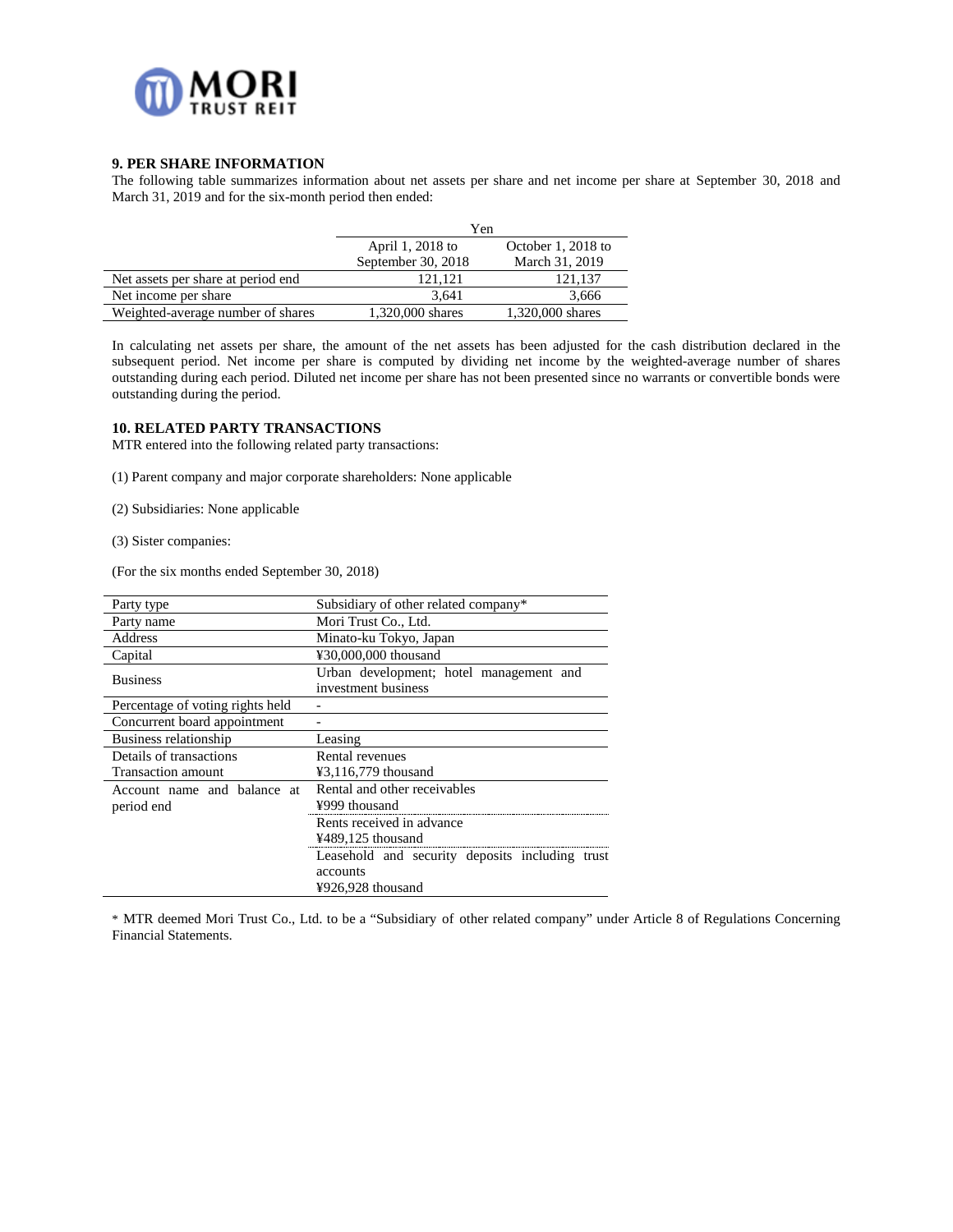

(For the six months ended March 31, 2019)

| Party type                       | Subsidiary of other related company*                           |  |
|----------------------------------|----------------------------------------------------------------|--|
| Party name                       | Mori Trust Co., Ltd.                                           |  |
| Address                          | Minato-ku Tokyo, Japan                                         |  |
| Capital                          | ¥30,000,000 thousand                                           |  |
| <b>Business</b>                  | Urban development; hotel management and<br>investment business |  |
| Percentage of voting rights held |                                                                |  |
| Concurrent board appointment     |                                                                |  |
| Business relationship            | Leasing                                                        |  |
| Details of transactions          | Rental revenues                                                |  |
| <b>Transaction amount</b>        | $\textnormal{\texttt{43.129.499}}$ thousand                    |  |
| Account name and balance at      | Rental and other receivables                                   |  |
| period end                       | ¥3,398 thousand                                                |  |
|                                  | Rents received in advance                                      |  |
|                                  | $4489,125$ thousand                                            |  |
|                                  | Leasehold and security deposits including trust                |  |
|                                  | accounts                                                       |  |
|                                  | ¥705,613 thousand                                              |  |

\* MTR deemed Mori Trust Co., Ltd. to be a "Subsidiary of other related company" under Article 8 of Regulations Concerning Financial Statements.

(4) Directors and major individual shareholders: None applicable

# **11. BREAKDOWN OF PROPERTY-RELATED REVENUES AND EXPENSES**

A breakdown of property-related revenues and expenses for the six-month period ended September 30, 2018 and March 31, 2019 is summarized as follows:

(1) Rental revenues and property-related expenses

|                                   | Thousands of yen   |                    |  |
|-----------------------------------|--------------------|--------------------|--|
|                                   | April 1, 2018 to   | October 1, 2018 to |  |
|                                   | September 30, 2018 | March 31, 2019     |  |
| <b>Property-Related Revenues:</b> | 8,428,133          | 8,475,783          |  |
| Property rental revenues          | 8,048,072          | 8,107,574          |  |
| Common charges                    | 256,451            | 244,600            |  |
| Land rental revenues              | 123,609            | 123,609            |  |
| Other rental revenues             | 391,641            | 296,072            |  |
| Parking revenues                  | 83,085             | 88,592             |  |
| Utilities revenues                | 198,078            | 174,080            |  |
| Penalty revenues                  | 77,134             | 2,215              |  |
| Other revenues                    | 33,343             | 31,183             |  |
| Property-Related Expenses:        | 3,091,850          | 3,028,330          |  |
| Property management fees          | 459,139            | 419,442            |  |
| Utilities expenses                | 256,830            | 224,455            |  |
| Property and other taxes          | 898,027            | 896,120            |  |
| Casualty insurance                | 19,156             | 19,132             |  |
| Repairs and maintenance           | 166,918            | 174,517            |  |
| Depreciation                      | 1,262,337          | 1,268,330          |  |
| Other rental expenses             | 29,441             | 26,331             |  |
| Profit                            | 5,727,924          | 5,743,525          |  |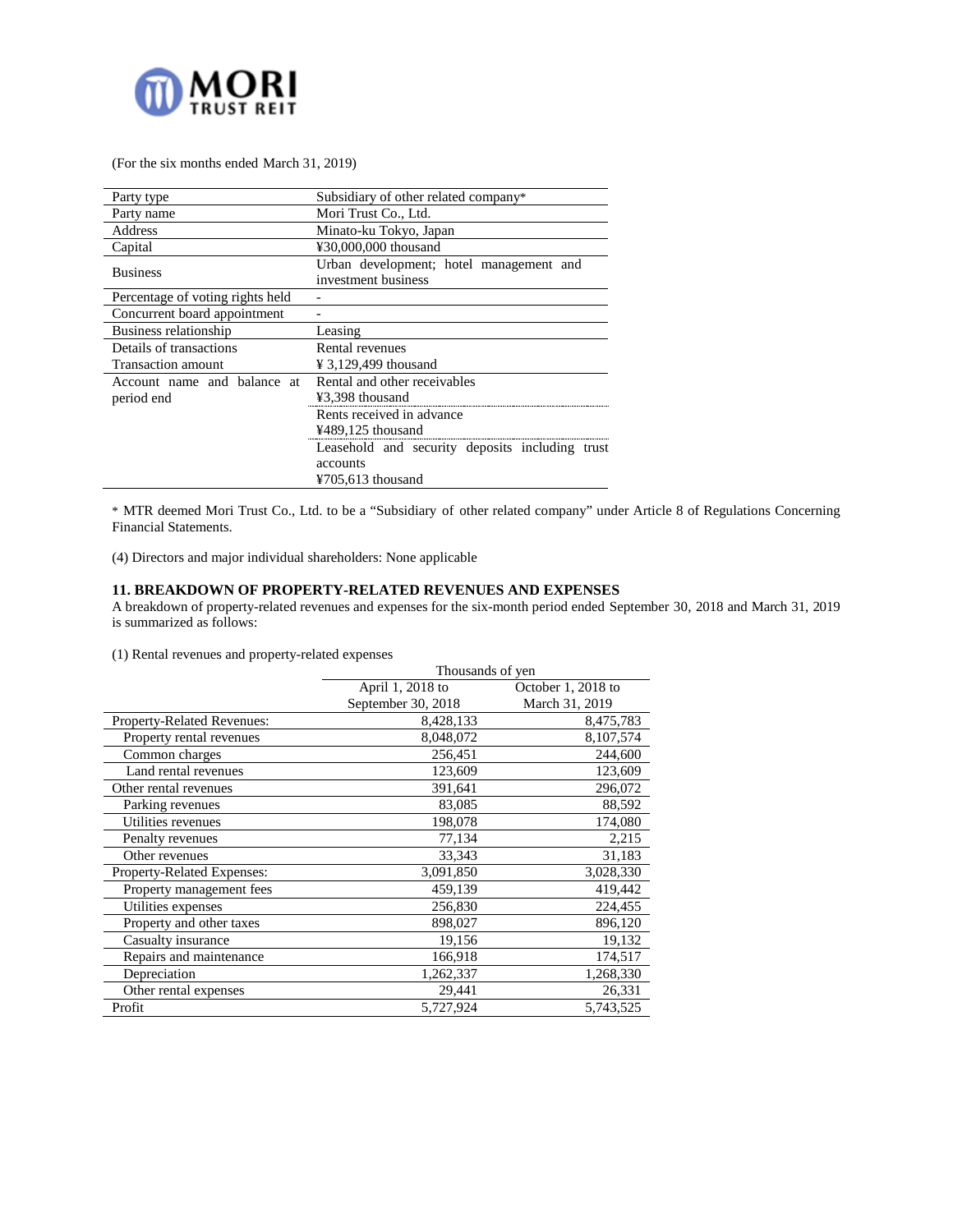

## **12. FINANCIAL INSTRUMENTS**

## **Overview**

(1) Policy for financial instruments

For efficient and stable management operations, MTR raises funds required for acquisition and renovation of assets, payment of dividends and debt and regular operations mainly through bank borrowings, issuance of investment corporation bonds and issuance of new investment shares. MTR manages cash surpluses carefully in consideration of safety, liquidity, interest rate environment and cash flow plans.

(2) Types of financial instruments, related risk and risk management for financial instruments

Loans, issuance of investment corporation bonds and issuance of new investment shares are undertaken for acquisition of real estate or real estate trust beneficiary rights.

Loans and security deposits are exposed to liquidity risk. MTR prepares and updates its cash flow plans based on reports from each division and maintains the ready liquidity to manage liquidity risk.

In addition, MTR has established commitment lines of credit to ensure flexible fund procurement.

(3) Supplementary explanation of the estimated fair value of financial instruments

The fair value of financial instruments is based on their quoted market price, if available. When there is no quoted market price available, fair value is reasonably estimated. Since various assumptions and factors are reflected in estimating the fair value, different assumptions and factors could result in different fair values.

## **Estimated Fair Value of Financial Instruments**

The carrying value of financial instruments on the balance sheet as of September 30, 2018 and estimated fair value are shown in the following table. The table does not include financial instruments for which it is extremely difficult to determine the fair value.

|                                                       | Carrying<br>Value | Estimated<br>Fair Value (1) | Difference |
|-------------------------------------------------------|-------------------|-----------------------------|------------|
| <b>Assets</b>                                         |                   |                             |            |
| 1) Cash and deposits                                  | 15,874,564        | 15,874,564                  |            |
| 2) Cash and deposits in trust                         | 2,871,670         | 2,871,670                   |            |
| <b>Total Assets</b>                                   | 18,746,235        | 18,746,235                  |            |
| <b>Liabilities</b>                                    |                   |                             |            |
| 1) Short-term loans payable                           | 5,000,000         | 5,000,000                   |            |
| 2) Current portion of<br>investment corporation bonds | 3,000,000         | 2,996,924                   | (3,075)    |
| 3) Current portion of long-term<br>loans payable      | 13,500,000        | 13,552,567                  | 52,567     |
| 4) Investment corporation bonds                       | 9,000,037         | 9,054,670                   | 54,632     |
| 5) Long-term loans payable                            | 124,500,000       | 124,973,166                 | 473,166    |
| 6) Tenant leasehold and security deposits             | 2,790,229         | 2,751,897                   | (38, 332)  |
| 7) Tenant leasehold and security deposits<br>in trust | 247,752           | 233,502                     | (14,249)   |
| <b>Total Liabilities</b>                              | 158,038,019       | 158,562,727                 | 524,708    |

Thousands of yen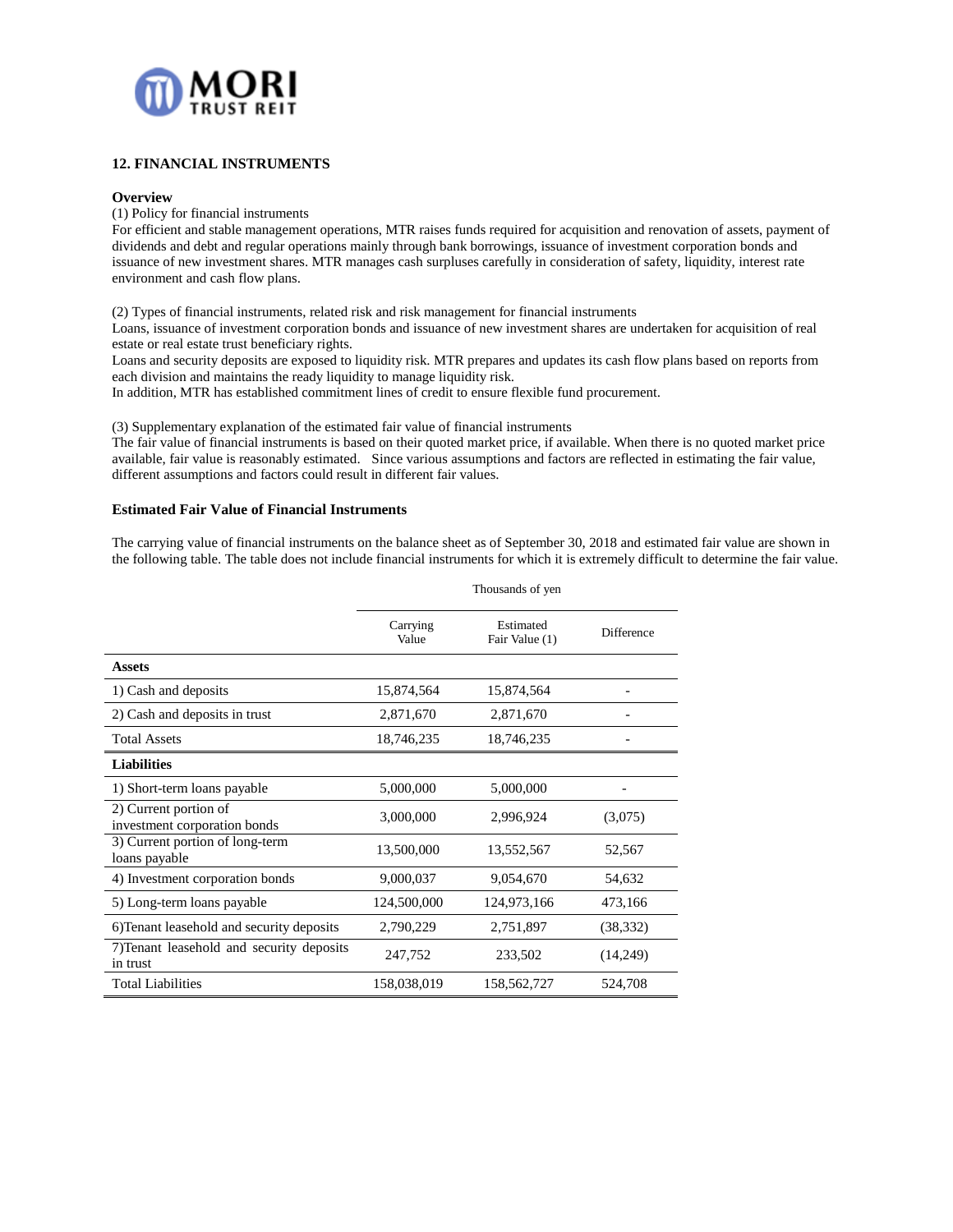

The carrying value of financial instruments on the balance sheet as of March 31, 2019 and estimated fair value are shown in the following table. The table does not include financial instruments for which it is extremely difficult to determine the fair value.

|                                                       | Thousands of yen  |                             |            |
|-------------------------------------------------------|-------------------|-----------------------------|------------|
|                                                       | Carrying<br>Value | Estimated<br>Fair Value (1) | Difference |
| Assets                                                |                   |                             |            |
| 1) Cash and deposits                                  | 16,508,717        | 16,508,717                  |            |
| 2) Cash and deposits in trust                         | 2,899,320         | 2,899,320                   |            |
| <b>Total Assets</b>                                   | 19,408,037        | 19,408,037                  |            |
| <b>Liabilities</b>                                    |                   |                             |            |
| 1) Short-term loans payable                           | 5,000,000         | 5,000,000                   |            |
| 2) Current portion of<br>investment corporation bonds | 4,000,024         | 3,994,220                   | (5,803)    |
| 3) Current portion of long-term<br>loans payable      | 33,000,000        | 33,083,826                  | 83,826     |
| 4) Investment corporation bonds                       | 8,000,000         | 8,148,682                   | 148,682    |
| 5) Long-term loans payable                            | 105,000,000       | 106,068,567                 | 1,068,567  |
| 6) Tenant leasehold and security deposits             | 4,210,459         | 4,172,680                   | (37, 779)  |
| 7) Tenant leasehold and security deposits<br>in trust | 247,752           | 240,507                     | (7,244)    |
| <b>Total Liabilities</b>                              | 159,458,235       | 160,708,485                 | 1,250,250  |

(1) Methods to determine the estimated fair value of financial instruments

*Cash and deposits and Cash and deposits in trust*

Since these items are settled in a short period of time, their carrying value approximates fair value. *Short-term loans payable*

Since these items are settled in a short period of time, their carrying value approximates fair value.

*Current portion of long-term loans payable* 

The fair value of long-term loans is based on the present value of the total of principal and interest discounted by the interest rate to be applied if similar new borrowings were entered into.

*Current portion of investment corporation bonds and investment corporation bonds*

The fair value of investment corporation bonds is calculated based on the present value of the total of principal and interest discounted at the current interest rate estimated by taking into consideration the remaining term of the investment corporation bonds and their credit risk.

#### *Tenant leasehold and security deposits and Tenant leasehold and security deposits in trust*

The fair value of tenant leasehold and security deposits including trust accounts is based on the present value of the total of cash flow discounted by an interest rate determined taking into account the remaining period of each item and current credit risk. Certain tenant leasehold and security deposits including trust accounts are not included the above table because it is difficult to predict their restoration time.

Tenant leasehold and security deposits and Tenant leasehold and security deposits in trust

|                                                 | Thousands of yen                       |           |  |
|-------------------------------------------------|----------------------------------------|-----------|--|
|                                                 | As of March 31,<br>As of September 30, |           |  |
|                                                 | 2018                                   | 2019      |  |
| Tenant leasehold and security deposits          | 6.755.754                              | 5.472.142 |  |
| Tenant leasehold and security deposits in trust | 626,434                                | 647.118   |  |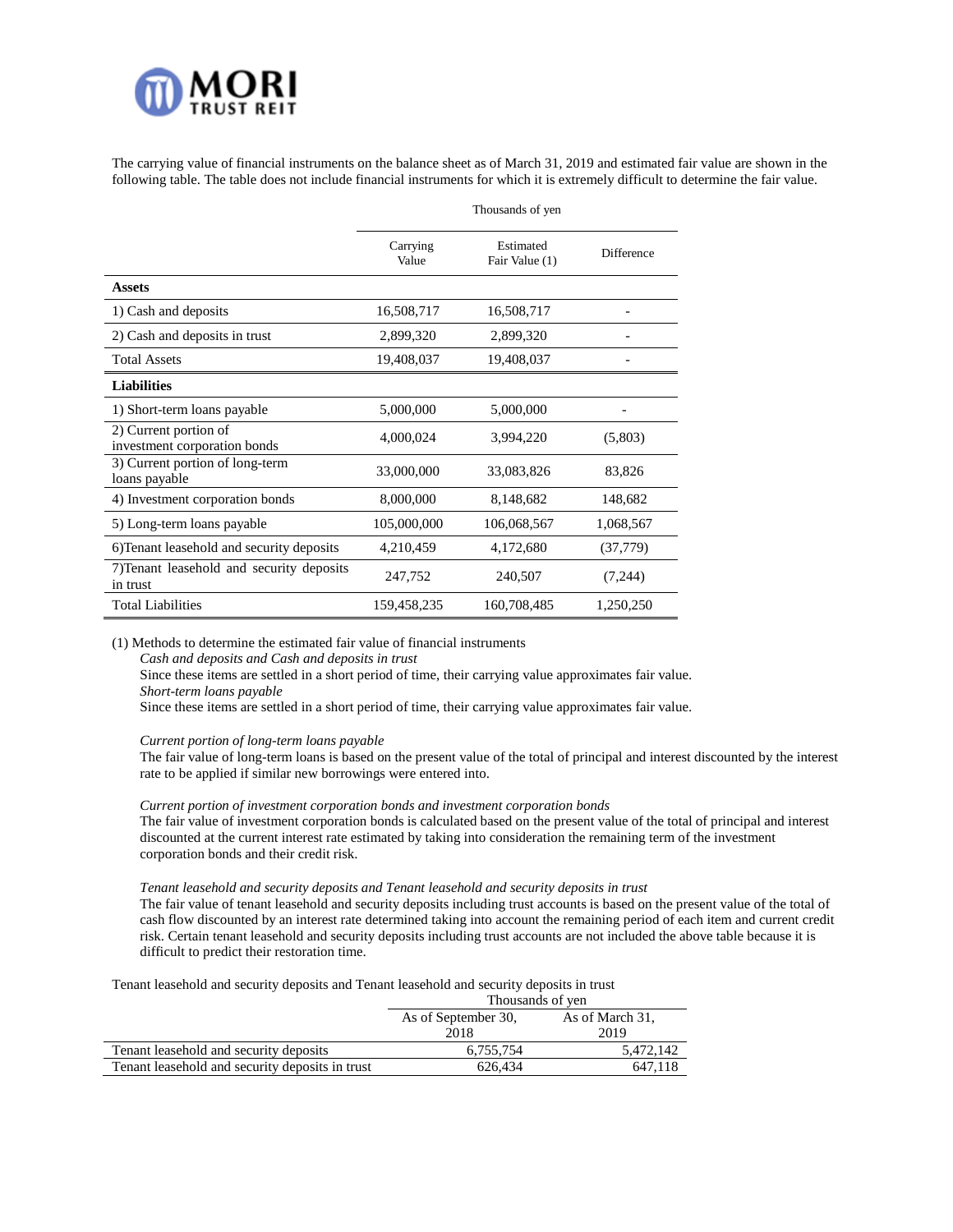

# (2) The redemption schedule for monetary claims

# (As of September 30, 2018)

|                |                   | Thousands of yen           |
|----------------|-------------------|----------------------------|
|                | Cash and deposits | Cash and deposits in trust |
| 1 year or less | 15,874,564        | 2,871,670                  |
| 1 to 2 years   |                   |                            |
| 2 to 3 years   |                   |                            |
| 3 to 4 years   |                   |                            |
| 4 to 5 years   |                   |                            |
| Over 5 years   |                   |                            |

(As of March 31, 2019)

|                |                          | Thousands of yen           |
|----------------|--------------------------|----------------------------|
|                | Cash and deposits        | Cash and deposits in trust |
| 1 year or less | 16,508,717               | 2,899,320                  |
| 1 to 2 years   | $\overline{\phantom{0}}$ |                            |
| 2 to 3 years   |                          |                            |
| 3 to 4 years   | -                        |                            |
| 4 to 5 years   | -                        |                            |
| Over 5 years   |                          |                            |

(3) The redemption schedule for loans

(As of September 30, 2018)

|                                                    | Thousands of yen |              |              |              |              |            |
|----------------------------------------------------|------------------|--------------|--------------|--------------|--------------|------------|
|                                                    | Due in           | Due in       | Due in       | Due in       | Due in       | Due after  |
|                                                    | year or less     | 1 to 2 years | 2 to 3 years | 3 to 4 years | 4 to 5 years | 5 years    |
| Short-term loans payable                           | 5,000,000        |              |              |              |              |            |
| Current portion of investment<br>corporation bonds | 3,000,000        |              |              |              |              |            |
| Current portion of long-term loans<br>payable      | 13,500,000       |              |              |              |              |            |
| Investment corporation bonds                       |                  | 4,000,000    | 3,000,000    |              |              | 2,000,000  |
| Long-term loans payable                            |                  | 33,000,000   | 22,500,000   | 31,500,000   | 18,000,000   | 19,500,000 |

(As of March 31, 2019)

|                                                    |              | Thousands of yen                     |                          |                          |                          |            |  |
|----------------------------------------------------|--------------|--------------------------------------|--------------------------|--------------------------|--------------------------|------------|--|
|                                                    | Due in       | Due in<br>Due in<br>Due in<br>Due in |                          |                          |                          | Due after  |  |
|                                                    | vear or less | 1 to 2 years                         | 2 to 3 years             | 3 to 4 years             | 4 to 5 years             | 5 years    |  |
| Short-term loans payable                           | 5,000,000    | $\overline{\phantom{a}}$             | $\overline{\phantom{0}}$ | $\overline{\phantom{0}}$ | $\overline{\phantom{0}}$ | -          |  |
| Current portion of investment<br>corporation bonds | 4,000,000    |                                      |                          |                          |                          |            |  |
| Current portion of long-term loans<br>payable      | 33,000,000   |                                      |                          |                          |                          |            |  |
| Investment corporation bonds                       |              | 3,000,000                            | 3,000,000                |                          |                          | 2,000,000  |  |
| Long-term loans payable                            |              | 23,000,000                           | 26,500,000               | 25,500,000               | 16,000,000               | 14,000,000 |  |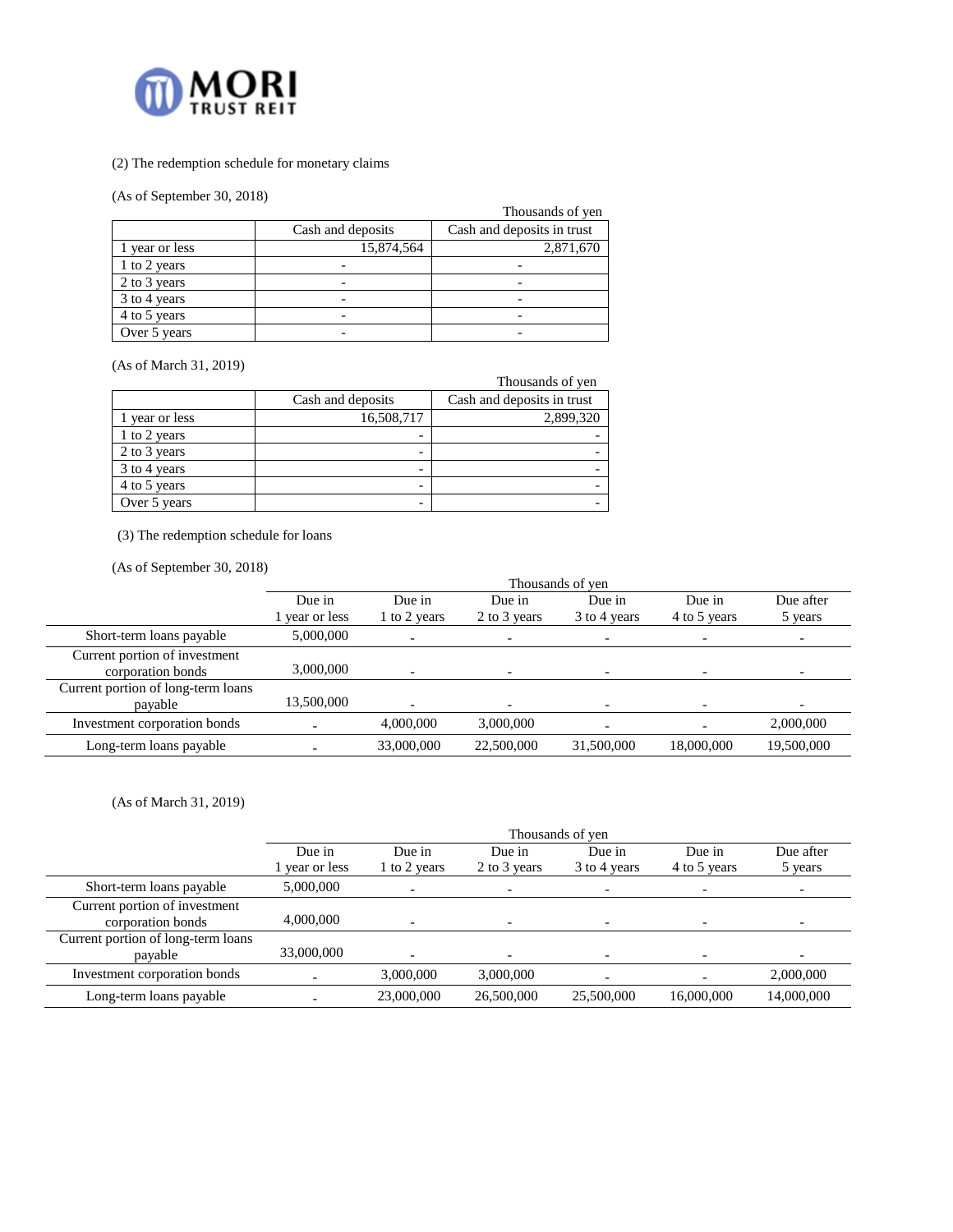

## **13. CASH AND CASH EQUIVALENTS**

Cash and cash equivalents as of September 30, 2018 and March 31, 2019 were as follows:

|                            | Thousands of yen     |            |  |  |
|----------------------------|----------------------|------------|--|--|
|                            | As of March 31, 2019 |            |  |  |
| Cash and deposits          | 15.874.564           | 16.508.717 |  |  |
| Cash and deposits in trust | 2,871,670            | 2,899,320  |  |  |
| Cash and cash equivalents  | 18,746,235           | 19,408,037 |  |  |

## **14. LEASES**

MTR leases properties and earns rental revenues. Future lease revenues subsequent to September 30, 2018 and March 31, 2019 under non-cancelable operating leases were as follows:

|                     | Thousands of yen         |                      |  |  |
|---------------------|--------------------------|----------------------|--|--|
|                     | As of September 30, 2018 | As of March 31, 2019 |  |  |
| Due within one year | 9.179.726                | 10,804,887           |  |  |
| Due after one year  | 19.991.243               | 20,793,461           |  |  |
| Total               | 29,170,970               | 31,598,349           |  |  |

## **15. INVESTMENT AND RENTAL PROPERTIES**

MTR owns office buildings and retail facilities for lease mainly in Tokyo and other areas. The carrying value in the balance sheet and corresponding fair value of those properties are as follows:

|                      | Thousands of yen |                |             |             |             |                |             |             |
|----------------------|------------------|----------------|-------------|-------------|-------------|----------------|-------------|-------------|
|                      |                  | Carrying Value |             | Fair Value  |             | Carrying Value |             | Fair Value  |
|                      |                  | $^{(1)}$       |             | (3)         |             | (1)            |             | (3)         |
|                      | As of            |                | As of       | As of       | As of       |                | As of       | As of       |
| Use                  | September        | Net Changes    | March       | September   | March       | Net Changes    | September   | March       |
|                      | 30, 2018         | (2)            | 31, 2018    | 30, 2018    | 31, 2019    | (2)            | 30, 2018    | 31, 2019    |
| Office<br>buildings  | 221,086,401      | (776, 565)     | 221,862,967 | 246,350,000 | 220,434,232 | (652, 169)     | 221,086,401 | 248,970,000 |
| Retail<br>facilities | 69.421.010       | (86,212)       | 69.507.222  | 84,650,000  | 69.333.266  | (87,743)       | 69.421,010  | 84,750,000  |
| Others               | 19.352.601       | (131, 725)     | 19.484.327  | 20,330,000  | 19.232.927  | (119,674)      | 19,352,601  | 20,440,000  |
| Total                | 309,860,013      | (994, 503)     | 310,854,517 | 351,330,000 | 309,000,426 | (859, 587)     | 309,860,013 | 354,160,000 |

(1)The carrying value represents the acquisition cost less accumulated depreciation.

(2)The components of net change in carrying value included increases mainly due to renovation work on the properties and decreases mainly due to depreciation.

(3)The fair value is an appraisal value or a price estimated by real estate appraisers outside MTR.

The profit and loss for the six-month period ended September 30, 2018 and March 31, 2019 concerning rental properties is as follows:

|                      | Thousands of yen          |                                                |                    |                                                     |                           |                                         |                |                                                     |
|----------------------|---------------------------|------------------------------------------------|--------------------|-----------------------------------------------------|---------------------------|-----------------------------------------|----------------|-----------------------------------------------------|
|                      |                           |                                                | April 1, 2018 to   |                                                     |                           | October 1, 2018 to                      |                |                                                     |
|                      |                           |                                                | September 30, 2018 |                                                     |                           |                                         | March 31, 2019 |                                                     |
| Use                  | Rental<br>Revenues<br>(1) | Property-<br>related<br><b>Expenses</b><br>(1) | Net Income         | Gain on<br>Sale of<br>Investment<br>Property<br>(2) | Rental<br>Revenues<br>(1) | Property-<br>related<br>Expenses<br>(1) | Net Income     | Gain on<br>Sale of<br>Investment<br>Property<br>(2) |
| Office<br>buildings  | 6.099.574                 | 2.397.843                                      | 3,701,731          | $\overline{\phantom{a}}$                            | 6,083,410                 | 2,351,183                               | 3,732,226      |                                                     |
| Retail<br>facilities | 1,990,603                 | 352,985                                        | 1.637.617          | $\overline{\phantom{a}}$                            | 1.964.550                 | 337.290                                 | 1.627.259      |                                                     |
| Others               | 729.596                   | 341,022                                        | 388,574            | $\overline{\phantom{0}}$                            | 723.895                   | 339,856                                 | 384,038        |                                                     |
| Total                | 8,819,775                 | 3.091.850                                      | 5,727,924          | $\overline{\phantom{0}}$                            | 8,771,855                 | 3,028,330                               | 5,743,525      |                                                     |

(1)"Rental revenues" and "Property-related expenses," which are rental revenues and related expenses (depreciation, repairs and maintenance, casualty insurance, property and other taxes etc.), are presented in the statements of income and retained earnings as "Operating revenue" and "Operating expenses."

(2)"Gain on sale of investment property" is presented in the statements of income and retained earnings under "Operating revenue."